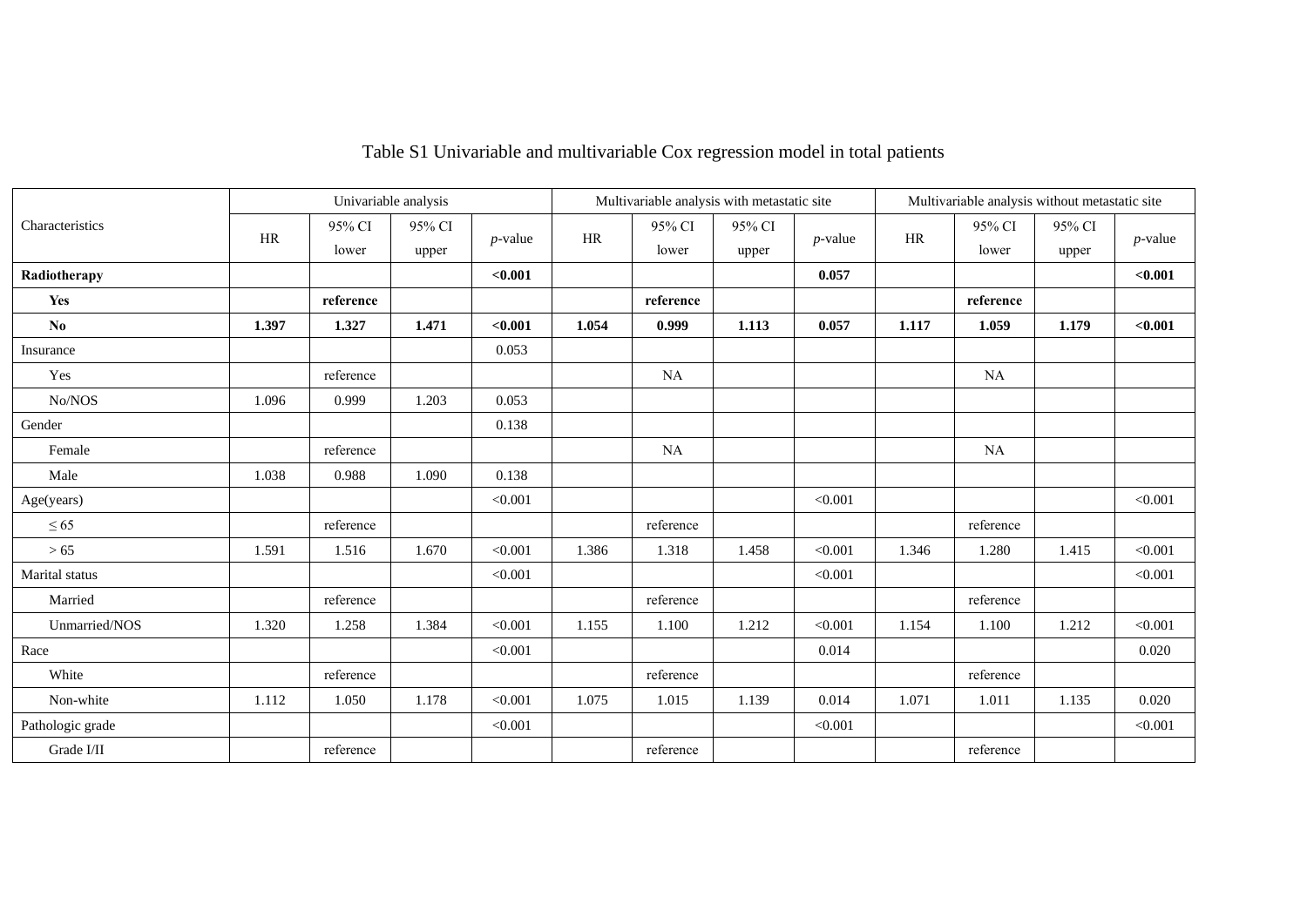| Grade III/IV                | 1.527 | 1.432     | 1.628 | < 0.001 | 1.642 | 1.539     | 1.753 | < 0.001 | 1.664 | 1.560     | 1.776 | < 0.001 |
|-----------------------------|-------|-----------|-------|---------|-------|-----------|-------|---------|-------|-----------|-------|---------|
| Unknown                     | 1.497 | 1.412     | 1.587 | < 0.001 | 1.132 | 1.066     | 1.203 | < 0.001 | 1.139 | 1.072     | 1.209 | < 0.001 |
| Histologic type             |       |           |       | < 0.001 |       |           |       | < 0.001 |       |           |       | < 0.001 |
| Adenocarcinomas             |       | reference |       |         |       | reference |       |         |       | reference |       |         |
| MCC/SRCC                    | 1.200 | 1.086     | 1.326 | < 0.001 | 1.222 | 1.102     | 1.355 | < 0.001 | 1.261 | 1.140     | 1.395 | < 0.001 |
| T staging                   |       |           |       | < 0.001 |       |           |       | 0.898   |       |           |       | 0.393   |
| $T1-2$                      |       | reference |       |         |       | reference |       |         |       | reference |       |         |
| $T3-4$                      | 0.743 | 0.694     | 0.795 | < 0.001 | 1.017 | 0.945     | 1.094 | 0.650   | 1.017 | 0.946     | 1.094 | 0.646   |
| Tx                          | 1.228 | 1.141     | 1.321 | < 0.001 | 1.014 | 0.941     | 1.093 | 0.716   | 1.050 | 0.975     | 1.132 | 0.198   |
| N staging                   |       |           |       | < 0.001 |       |           |       | < 0.001 |       |           |       | < 0.001 |
| N <sub>0</sub>              |       | reference |       |         |       | reference |       |         |       | reference |       |         |
| $N+$                        | 0.791 | 0.751     | 0.834 | < 0.001 | 1.036 | 0.979     | 1.097 | 0.214   | 1.076 | 1.017     | 1.139 | 0.011   |
| Nx                          | 1.505 | 1.394     | 1.624 | < 0.001 | 1.217 | 1.124     | 1.317 | < 0.001 | 1.245 | 1.150     | 1.347 | < 0.001 |
| Surgery                     |       |           |       | < 0.001 |       |           |       | < 0.001 |       |           |       | < 0.001 |
| <b>Standard Proctectomy</b> |       | reference |       |         |       | reference |       |         |       | reference |       |         |
| Simplified Proctectomy      | 1.214 | 1.103     | 1.337 | < 0.001 | 1.209 | 1.097     | 1.333 | < 0.001 | 1.228 | 1.114     | 1.353 | < 0.001 |
| Non-proctectomy             | 2.499 | 2.351     | 2.657 | < 0.001 | 2.137 | 1.991     | 2.294 | < 0.001 | 2.296 | 2.141     | 2.462 | < 0.001 |
| Chemotherapy                |       |           |       | < 0.001 |       |           |       | < 0.001 |       |           |       | < 0.001 |
| Yes                         |       | reference |       |         |       | reference |       |         |       | reference |       |         |
| No                          | 2.880 | 2.729     | 3.040 | < 0.001 | 2.617 | 2.470     | 2.773 | < 0.001 | 2.545 | 2.402     | 2.696 | < 0.001 |
| CEA                         |       |           |       | < 0.001 |       |           |       | < 0.001 |       |           |       | < 0.001 |
| Negative                    |       | reference |       |         |       | reference |       |         |       | reference |       |         |
| Positive                    | 1.668 | 1.540     | 1.806 | < 0.001 | 1.427 | 1.316     | 1.548 | < 0.001 | 1.505 | 1.388     | 1.631 | < 0.001 |
| <b>NOS</b>                  | 1.584 | 1.453     | 1.728 | < 0.001 | 1.241 | 1.137     | 1.355 | < 0.001 | 1.283 | 1.176     | 1.400 | < 0.001 |
| Metastatic site             |       |           |       | < 0.001 |       |           |       | < 0.001 |       |           |       |         |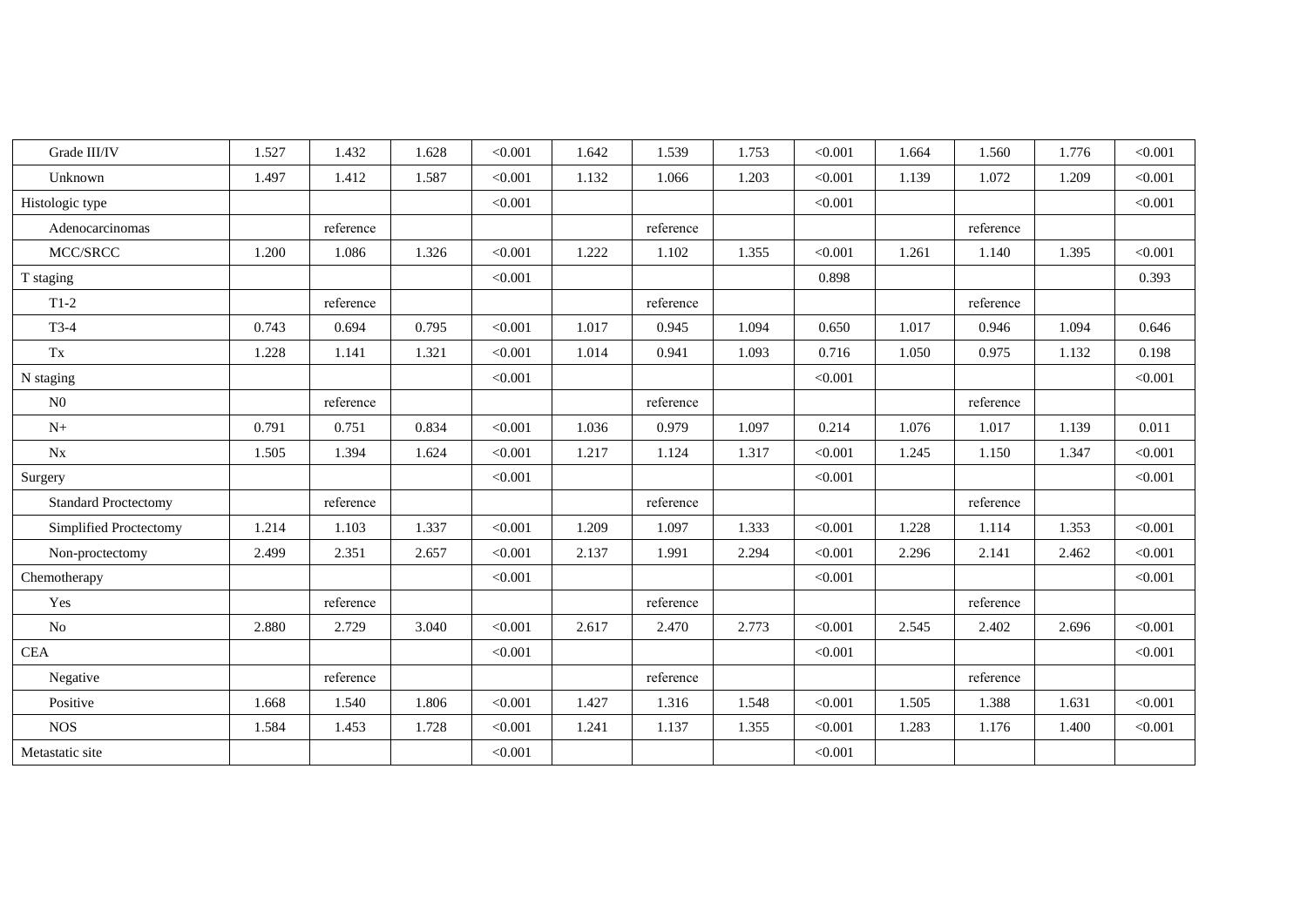| M <sub>1</sub> a: Liver-limited                                 |       | reference |       |         |       | reference |       |         |  | Not included |  |
|-----------------------------------------------------------------|-------|-----------|-------|---------|-------|-----------|-------|---------|--|--------------|--|
| M1a: Lung-limited                                               | 0.905 | 0.820     | 1.000 | 0.049   | 0.752 | 0.680     | 0.832 | < 0.001 |  |              |  |
| M <sub>1</sub> a: Other-limited                                 | 0.807 | 0.728     | 0.894 | < 0.001 | 0.788 | 0.710     | 0.875 | < 0.001 |  |              |  |
| M <sub>1</sub> b with liver metastasis                          | 1.726 | 1.633     | 1.825 | < 0.001 | 1.411 | 1.332     | 1.493 | < 0.001 |  |              |  |
| M <sub>1</sub> b without liver metastasis                       | 1.515 | 1.400     | 1.641 | < 0.001 | 1.251 | 1.153     | 1.358 | < 0.001 |  |              |  |
| MCC: mucinous cell carcinoma; SRCC: signet ring cell carcinoma. |       |           |       |         |       |           |       |         |  |              |  |

# Table S2 Characteristics of total patients after PSM with or without the metastatic site as matching factor

|                 |      |                           | With the metastatic site |                       |            | Without the metastatic site |                           |      |                       |            |  |
|-----------------|------|---------------------------|--------------------------|-----------------------|------------|-----------------------------|---------------------------|------|-----------------------|------------|--|
| Characteristics |      | Non-radiotherapy (n=1784) |                          | Radiotherapy (n=1784) |            |                             | Non-radiotherapy (n=2382) |      | Radiotherapy (n=2382) |            |  |
|                 | N    | $\%$                      | N                        | $\%$                  | $p$ -value | N                           | $\%$                      | N    | $\frac{0}{0}$         | $p$ -value |  |
| Insurance       |      |                           |                          |                       | 0.092      |                             |                           |      |                       | 0.936      |  |
| Yes             | 1716 | 96.19%                    | 1734                     | 97.20%                |            | 2302                        | 96.64%                    | 2303 | 96.68%                |            |  |
| No/NOS          | 68   | 3.81%                     | 50                       | 2.80%                 |            | 80                          | 3.36%                     | 79   | 3.32%                 |            |  |
| Gender          |      |                           |                          |                       | 0.502      |                             |                           |      |                       | 0.453      |  |
| Female          | 616  | 34.53%                    | 606                      | 33.97%                |            | 889                         | 37.32%                    | 864  | 36.27%                |            |  |
| Male            | 1168 | 65.47%                    | 1178                     | 66.03%                |            | 1493                        | 62.68%                    | 1518 | 63.73%                |            |  |
| Age(years)      |      |                           |                          |                       | 0.827      |                             |                           |      |                       | 0.926      |  |
| $\leq 65$       | 1240 | 69.51%                    | 1246                     | 69.84%                |            | 1611                        | 67.63%                    | 1614 | 67.76%                |            |  |
| >65             | 544  | 30.49%                    | 538                      | 30.16%                |            | 771                         | 32.37%                    | 768  | 32.24%                |            |  |
| Marital status  |      |                           |                          |                       | 0.867      |                             |                           |      |                       | 0.977      |  |
| Married         | 977  | 54.76%                    | 972                      | 54.48%                |            | 1267                        | 53.19%                    | 1266 | 53.15%                |            |  |
| Unmarried/NOS   | 807  | 45.24%                    | 812                      | 45.52%                |            | 1115                        | 46.81%                    | 1116 | 46.85%                |            |  |
| Race            |      |                           |                          |                       | 0.555      |                             |                           |      |                       | 0.275      |  |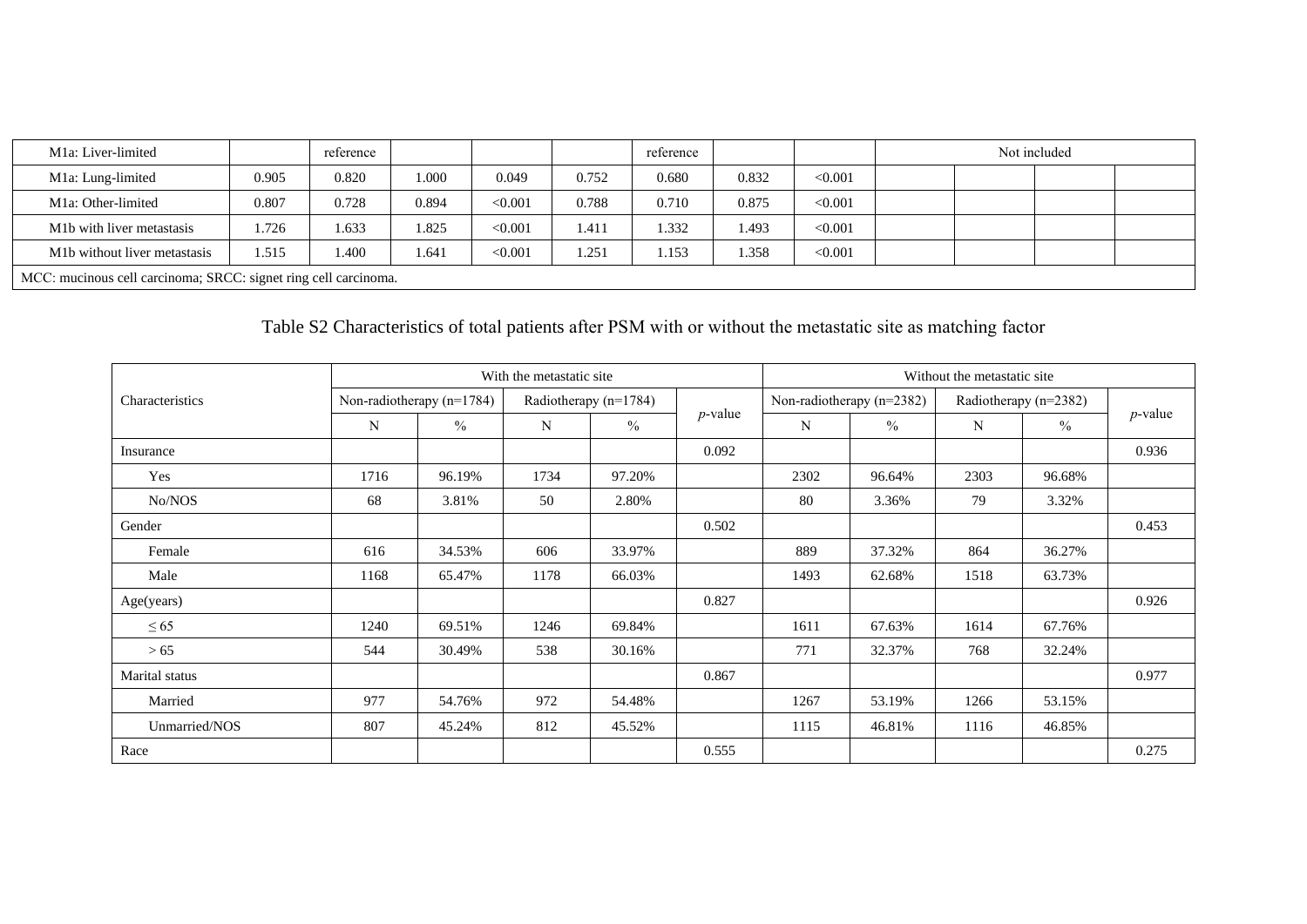| White                       | 1502 | 84.19% | 1489 | 83.46% |       | 1936 | 81.28% | 1965 | 82.49% |       |
|-----------------------------|------|--------|------|--------|-------|------|--------|------|--------|-------|
| Non-white                   | 282  | 15.81% | 295  | 16.54% |       | 446  | 18.72% | 417  | 17.51% |       |
| Pathologic grade            |      |        |      |        | 0.672 |      |        |      |        | 0.261 |
| Grade I/II                  | 1249 | 70.01% | 1239 | 69.45% |       | 1592 | 66.83% | 1625 | 68.22% |       |
| Grade III/IV                | 206  | 11.55% | 206  | 11.55% |       | 313  | 13.14% | 309  | 12.97% |       |
| Unknown                     | 329  | 18.44% | 339  | 19.00% |       | 477  | 20.03% | 448  | 18.81% |       |
| Histologic type             |      |        |      |        | 0.291 |      |        |      |        | 0.924 |
| Adenocarcinomas             | 1743 | 97.70% | 1733 | 97.14% |       | 2326 | 97.65% | 2327 | 97.69% |       |
| MCC/SRCC                    | 41   | 2.30%  | 51   | 2.86%  |       | 56   | 2.35%  | 55   | 2.31%  |       |
| T staging                   |      |        |      |        | 0.724 |      |        |      |        | 0.851 |
| $T1-2$                      | 208  | 11.66% | 188  | 10.54% |       | 255  | 10.71% | 248  | 10.41% |       |
| $T3-4$                      | 1023 | 57.34% | 1050 | 58.86% |       | 1367 | 57.39% | 1373 | 57.64% |       |
| Tx                          | 553  | 31.00% | 546  | 30.61% |       | 760  | 31.91% | 761  | 31.95% |       |
| N staging                   |      |        |      |        | 0.465 |      |        |      |        | 0.821 |
| N <sub>0</sub>              | 527  | 29.54% | 535  | 29.99% |       | 740  | 31.07% | 735  | 30.86% |       |
| $N+$                        | 1109 | 62.16% | 1118 | 62.67% |       | 1462 | 61.38% | 1463 | 61.42% |       |
| Nx                          | 148  | 8.30%  | 131  | 7.34%  |       | 180  | 7.56%  | 184  | 7.72%  |       |
| Surgery                     |      |        |      |        | 0.710 |      |        |      |        | 0.961 |
| <b>Standard Proctectomy</b> | 530  | 29.71% | 522  | 29.26% |       | 692  | 29.05% | 688  | 28.88% |       |
| Simplified Proctectomy      | 142  | 7.96%  | 178  | 9.98%  |       | 179  | 7.51%  | 184  | 7.72%  |       |
| Non-proctectomy             | 1112 | 62.33% | 1084 | 60.76% |       | 1511 | 63.43% | 1510 | 63.39% |       |
| Chemotherapy                |      |        |      |        | 1.000 |      |        |      |        | 1.000 |
| Yes                         | 1630 | 91.37% | 1630 | 91.37% |       | 2153 | 90.39% | 2153 | 90.39% |       |
| $\rm No$                    | 154  | 8.63%  | 154  | 8.63%  |       | 229  | 9.61%  | 229  | 9.61%  |       |
| CEA                         |      |        |      |        | 0.496 |      |        |      |        | 0.567 |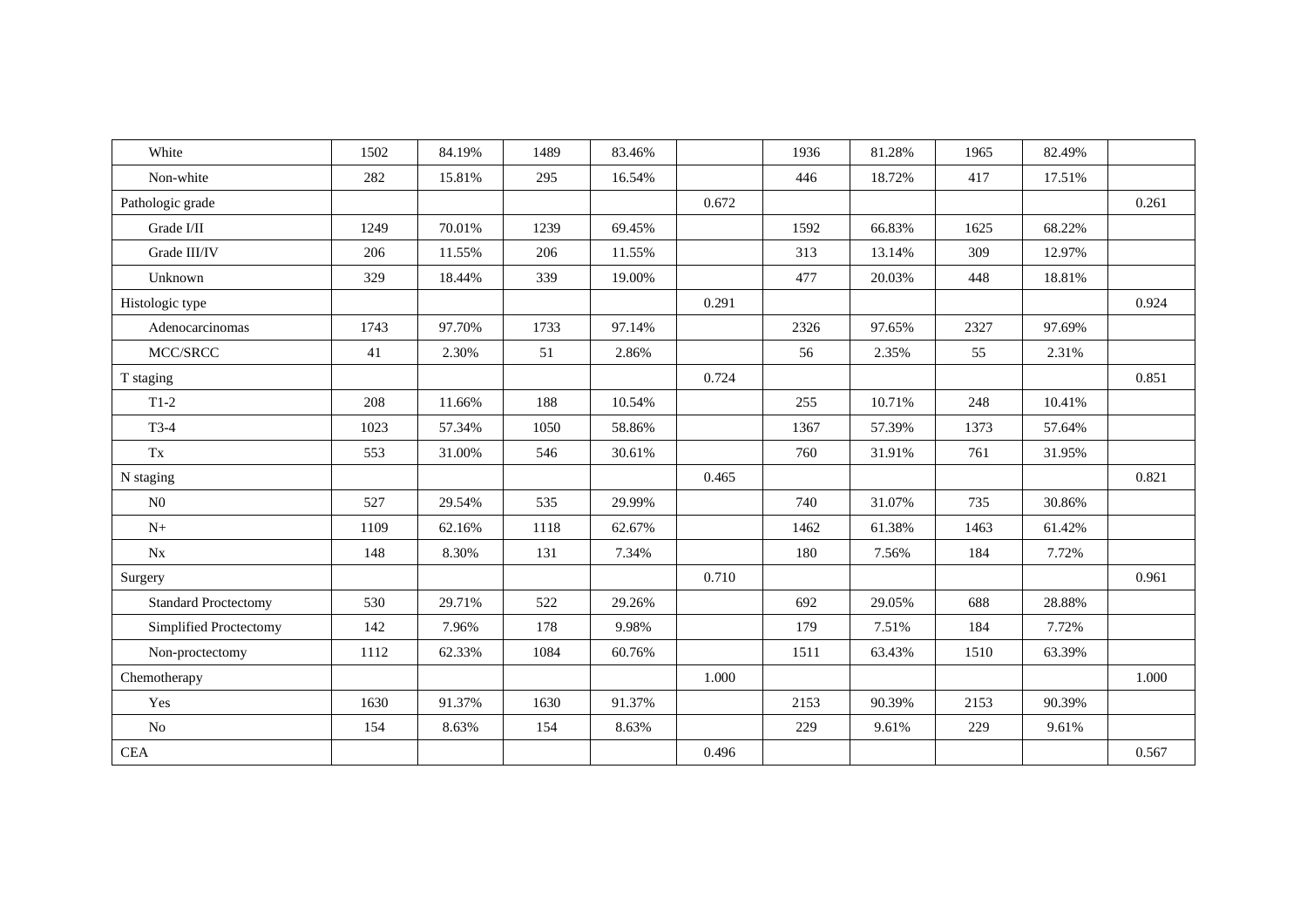| Negative                                                        | 186  | 10.43% | 199  | 11.15% |       | 289  | 12.13% | 293  | 12.30% |       |
|-----------------------------------------------------------------|------|--------|------|--------|-------|------|--------|------|--------|-------|
| Positive                                                        | 1192 | 66.82% | 1189 | 66.65% |       | 1565 | 65.70% | 1534 | 64.40% |       |
| NOS.                                                            | 406  | 22.76% | 196  | 10.99% |       | 528  | 22.17% | 555  | 23.30% |       |
| Metastatic site                                                 |      |        |      |        | 0.939 |      |        |      |        | 0.834 |
| M <sub>1</sub> a: Liver-limited                                 | 836  | 46.86% | 822  | 46.08% |       | 1015 | 42.61% | 895  | 37.57% |       |
| M1a: Lung-limited                                               | 100  | 5.61%  | 111  | 6.22%  |       | 141  | 5.92%  | 246  | 10.33% |       |
| M1a: Other-limited                                              | 80   | 4.48%  | 107  | 6.00%  |       | 104  | 4.37%  | 290  | 12.17% |       |
| M <sub>1</sub> b with liver metastasis                          | 636  | 35.65% | 598  | 33.52% |       | 899  | 37.74% | 670  | 28.13% |       |
| M <sub>1</sub> b without liver metastasis                       | 132  | 7.40%  | 146  | 8.18%  |       | 223  | 9.36%  | 281  | 11.80% |       |
| MCC: mucinous cell carcinoma; SRCC: signet ring cell carcinoma. |      |        |      |        |       |      |        |      |        |       |

### Table S3 Univariable and multivariable Cox regression model in stage IVA rectal cancer patients

|                 |       |              |                      | M <sub>1</sub> a: Liver-limited |       |              |                        |            |
|-----------------|-------|--------------|----------------------|---------------------------------|-------|--------------|------------------------|------------|
|                 |       |              | Univariable analysis |                                 |       |              | Multivariable analysis |            |
| Characteristics | HR    | 95% CI lower | 95% CI upper         | $p$ -value                      | HR    | 95% CI lower | 95% CI upper           | $p$ -value |
| Radiotherapy    |       |              |                      | < 0.001                         |       |              |                        | 0.007      |
| Yes             |       | reference    |                      |                                 |       | reference    |                        |            |
| No              | 1.487 | 1.362        | 1.624                | < 0.001                         | 1.135 | 1.036        | 1.244                  | 0.007      |
| Insurance       |       |              |                      | .789                            |       |              |                        |            |
| Yes             |       | reference    |                      |                                 |       | <b>NA</b>    |                        |            |
| No/NOS          | 1.022 | 0.871        | 1.199                | 0.789                           |       |              |                        |            |
| Gender          |       |              |                      | 0.437                           |       |              |                        |            |
| Female          |       | reference    |                      |                                 |       | <b>NA</b>    |                        |            |
| Male            | 1.034 | 0.950        | 1.125                | 0.437                           |       |              |                        |            |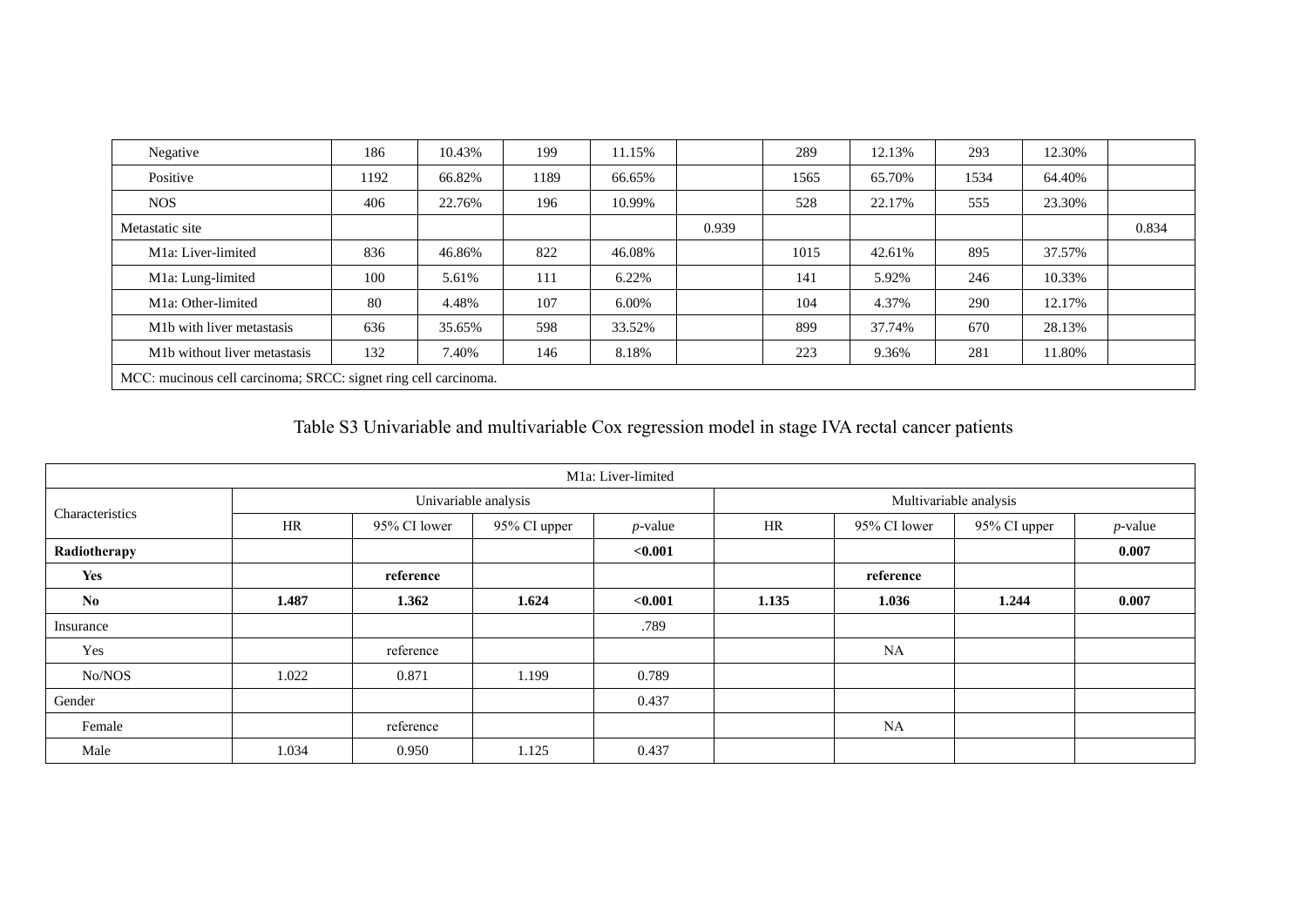| Age(years)             |         |           |       | < 0.001 |       |           |       | < 0.001 |
|------------------------|---------|-----------|-------|---------|-------|-----------|-------|---------|
| $\leq 65$              |         | reference |       |         |       | reference |       |         |
| >65                    | 1.733   | 1.599     | 1.879 | < 0.001 | 1.414 | 1.300     | 1.537 | < 0.001 |
| Marital status         |         |           |       | < 0.001 |       |           |       | < 0.001 |
| Married                |         | reference |       |         |       | reference |       |         |
| Unmarried/NOS          | 1.409   | 1.301     | 1.525 | < 0.001 | 1.242 | 1.147     | 1.345 | < 0.001 |
| Race                   |         |           |       | 0.044   |       |           |       | 0.377   |
| White                  |         | reference |       |         |       | reference |       |         |
| Non-white              | 1.105   | 1.003     | 1.217 | 0.044   | 1.045 | 0.948     | 1.153 | 0.377   |
| Pathologic grade       |         |           |       | < 0.001 |       |           |       | < 0.001 |
| Grade I/II             |         | reference |       |         |       | reference |       |         |
| Grade III/IV           | 1.454   | 1.302     | 1.623 | < 0.001 | 1.651 | 1.477     | 1.846 | < 0.001 |
| Unknown                | 1.613   | 1.461     | 1.781 | < 0.001 | 1.150 | 1.037     | 1.274 | 0.008   |
| Histologic type        |         |           |       | 0.999   |       |           |       |         |
| Adenocarcinomas        |         | reference |       |         |       | reference |       |         |
| MCC/SRCC               | 1<0.001 | 0.794     | 1.258 | 0.999   |       |           |       |         |
| T staging              |         |           |       | < 0.001 |       |           |       | 0.752   |
| $T1-2$                 |         | reference |       |         |       | reference |       |         |
| $T3-4$                 | 0.687   | 0.616     | 0.766 | < 0.001 | 1.018 | 0.904     | 1.147 | 0.766   |
| $\mathbf{T}\mathbf{x}$ | 1.229   | 1.090     | 1.386 | 0.001   | 1.047 | 0.926     | 1.184 | 0.462   |
| N staging              |         |           |       | < 0.001 |       |           |       | 0.012   |
| N0                     |         | reference |       |         |       | reference |       |         |
| $N+$                   | 0.714   | 0.656     | 0.777 | < 0.001 | 1.016 | 0.924     | 1.117 | 0.743   |
| Nx                     | 1.481   | 1.301     | 1.686 | < 0.001 | 1.222 | 1.068     | 1.398 | 0.003   |
| Surgery                |         |           |       | < 0.001 |       |           |       | < 0.001 |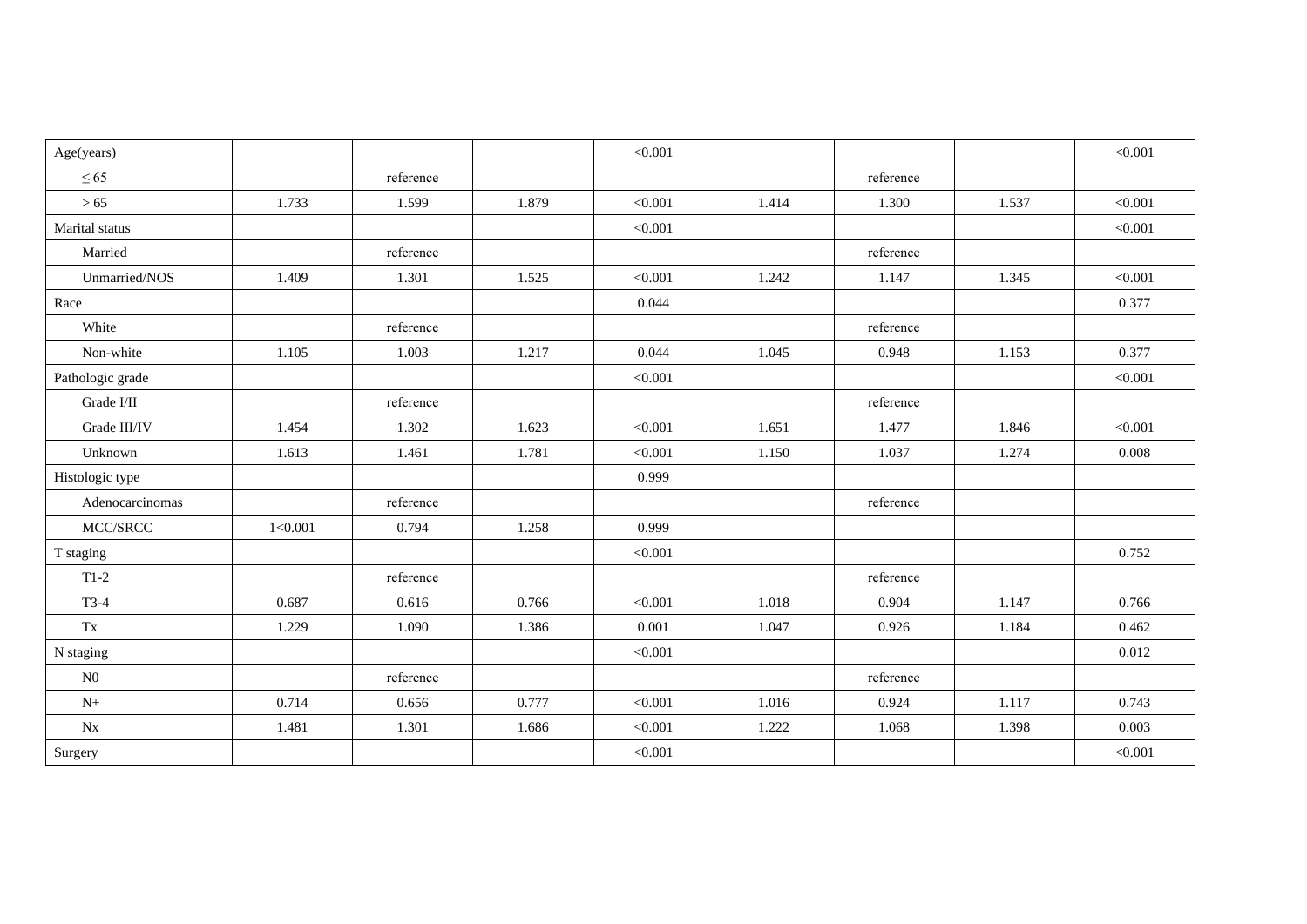| <b>Standard Proctectomy</b> |           | reference    |                      |                   |       | reference    |                        |            |
|-----------------------------|-----------|--------------|----------------------|-------------------|-------|--------------|------------------------|------------|
| Simplified Proctectomy      | 1.166     | 1.006        | 1.351                | 0.042             | 1.148 | 0.989        | 1.334                  | 0.070      |
| Non-proctectomy             | 2.630     | 2.397        | 2.886                | < 0.001           | 2.264 | 2.029        | 2.527                  | < 0.001    |
| Chemotherapy                |           |              |                      | < 0.001           |       |              |                        | < 0.001    |
| Yes                         |           | reference    |                      |                   |       | reference    |                        |            |
| No                          | 3.258     | 2.973        | 3.571                | < 0.001           | 2.690 | 2.438        | 2.968                  | < 0.001    |
| <b>CEA</b>                  |           |              |                      | < 0.001           |       |              |                        | < 0.001    |
| Negative                    |           | reference    |                      |                   |       | reference    |                        |            |
| Positive                    | 1.858     | 1.615        | 2.138                | < 0.001           | 1.483 | 1.287        | 1.710                  | < 0.001    |
| <b>NOS</b>                  | 1.800     | 1.548        | 2.094                | < 0.001           | 1.310 | 1.123        | 1.527                  | 0.001      |
|                             |           |              |                      | M1a: Lung-limited |       |              |                        |            |
| Characteristics             |           |              | Univariable analysis |                   |       |              | Multivariable analysis |            |
|                             | <b>HR</b> | 95% CI lower | 95% CI upper         | $p$ -value        | HR    | 95% CI lower | 95% CI upper           | $p$ -value |
| Radiotherapy                |           |              |                      | < 0.001           |       |              |                        | 0.060      |
| Yes                         |           | reference    |                      |                   |       | reference    |                        |            |
| $\mathbf{N}\mathbf{0}$      | 1.400     | 1.165        | 1.683                | < 0.001           | 1.205 | 0.992        | 1.463                  | 0.060      |
| Insurance                   |           |              |                      | 0.077             |       |              |                        |            |
| Yes                         |           | reference    |                      |                   |       | NA           |                        |            |
| No/NOS                      | 1.337     | 0.970        | 1.842                | 0.077             |       |              |                        |            |
| Gender                      |           |              |                      | 0.532             |       |              |                        |            |
| Female                      |           | reference    |                      |                   |       | NA           |                        |            |
| Male                        | 1.060     | 0.883        | 1.272                | 0.532             |       |              |                        |            |
| Age(years)                  |           |              |                      | < 0.001           |       |              |                        | < 0.001    |
| $\leq 65$                   |           | reference    |                      |                   |       | reference    |                        |            |
| $>65$                       | 1.870     | 1.556        | 2.247                | < 0.001           | 1.614 | 1.331        | 1.959                  | < 0.001    |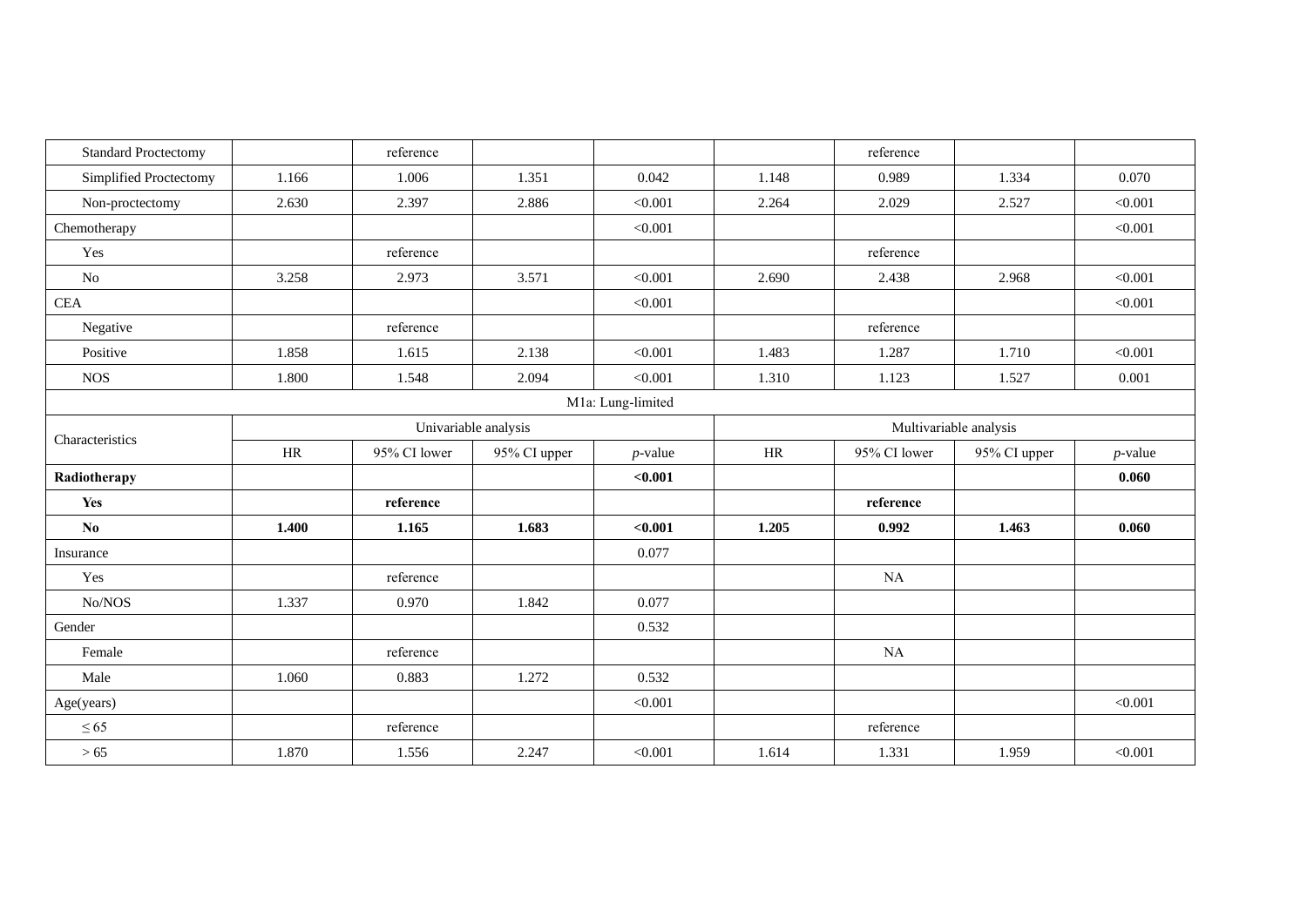| Marital status              |       |           |       | < 0.001 |       |           |       | 0.072   |
|-----------------------------|-------|-----------|-------|---------|-------|-----------|-------|---------|
| Married                     |       | reference |       |         |       | reference |       |         |
| Unmarried/NOS               | 1.417 | 1.179     | 1.703 | < 0.001 | 1.190 | 0.984     | 1.438 | 0.072   |
| Race                        |       |           |       | 0.281   |       |           |       |         |
| White                       |       | reference |       |         |       | NA        |       |         |
| Non-white                   | 0.881 | 0.699     | 1.110 | 0.281   |       |           |       |         |
| Pathologic grade            |       |           |       | 0.010   |       |           |       | < 0.001 |
| Grade I/II                  |       | reference |       |         |       | reference |       |         |
| Grade III/IV                | 1.444 | 1.105     | 1.887 | 0.007   | 1.762 | 1.342     | 2.314 | < 0.001 |
| Unknown                     | 1.252 | 0.999     | 1.569 | 0.051   | 0.921 | 0.729     | 1.164 | 0.493   |
| Histologic type             |       |           |       | 0.483   |       |           |       |         |
| Adenocarcinomas             |       | reference |       |         |       | NA        |       |         |
| MCC/SRCC                    | 1.166 | 0.760     | 1.790 | 0.483   |       |           |       |         |
| T staging                   |       |           |       | 0.004   |       |           |       | 0.003   |
| $T1-2$                      |       | reference |       |         |       | reference |       |         |
| $T3-4$                      | 0.949 | 0.732     | 1.230 | 0.691   | 1.636 | 1.231     | 2.173 | 0.001   |
| $\mathbf{T}\mathbf{x}$      | 1.394 | 1.027     | 1.892 | 0.033   | 1.345 | 0.982     | 1.842 | 0.065   |
| N staging                   |       |           |       | < 0.001 |       |           |       | 0.517   |
| ${\rm N0}$                  |       | reference |       |         |       | reference |       |         |
| $N+$                        | 0.696 | 0.574     | 0.844 | < 0.001 | 0.945 | 0.761     | 1.174 | 0.613   |
| $N_{X}$                     | 1.381 | 1.017     | 1.875 | 0.038   | 1.153 | 0.837     | 1.588 | 0.384   |
| Surgery                     |       |           |       | < 0.001 |       |           |       | < 0.001 |
| <b>Standard Proctectomy</b> |       | reference |       |         |       | reference |       |         |
| Simplified Proctectomy      | 1.114 | 0.776     | 1.600 | 0.559   | 1.265 | 0.875     | 1.828 | 0.211   |
| Non-proctectomy             | 2.318 | 1.837     | 2.925 | < 0.001 | 2.489 | 1.900     | 3.260 | < 0.001 |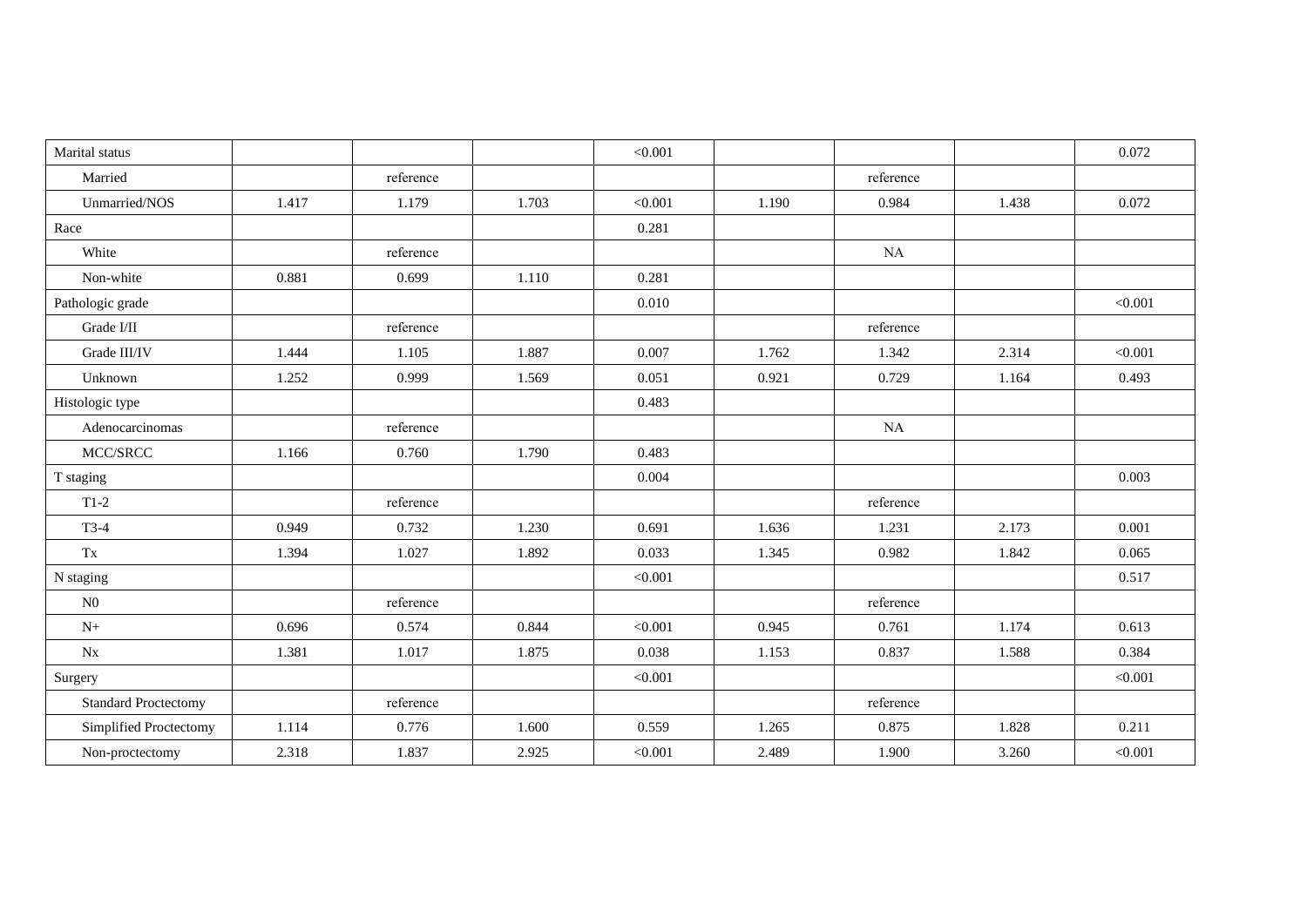| Chemotherapy    |           |              |                      | < 0.001            |       |              |                        | < 0.001    |
|-----------------|-----------|--------------|----------------------|--------------------|-------|--------------|------------------------|------------|
| Yes             |           | reference    |                      |                    |       | reference    |                        |            |
| No              | 2.654     | 2.184        | 3.226                | < 0.001            | 1.941 | 1.565        | 2.408                  | < 0.001    |
| <b>CEA</b>      |           |              |                      | 0.118              |       |              |                        |            |
| Negative        |           | reference    |                      |                    |       | NA           |                        |            |
| Positive        | 1.284     | 1.006        | 1.639                | 0.045              |       |              |                        |            |
| <b>NOS</b>      | 1.259     | 0.965        | 1.642                | 0.089              |       |              |                        |            |
|                 |           |              |                      | M1a: Other-limited |       |              |                        |            |
|                 |           |              | Univariable analysis |                    |       |              | Multivariable analysis |            |
| Characteristics | $\rm{HR}$ | 95% CI lower | 95% CI upper         | $p$ -value         | HR    | 95% CI lower | 95% CI upper           | $p$ -value |
| Radiotherapy    |           |              |                      | < 0.001            |       |              |                        | 0.596      |
| Yes             |           | reference    |                      |                    |       | reference    |                        |            |
| No              | 1.431     | 1.184        | 1.729                | < 0.001            | 1.060 | 0.855        | 1.313                  | 0.596      |
| Insurance       |           |              |                      | 0.094              |       |              |                        |            |
| Yes             |           | reference    |                      |                    |       | NA           |                        |            |
| No/NOS          | 0.738     | 0.517        | 1.053                | 0.094              |       |              |                        |            |
| Gender          |           |              |                      | 0.615              |       |              |                        |            |
| Female          |           | reference    |                      |                    |       | NA           |                        |            |
| Male            | 1.050     | 0.867        | 1.272                | 0.615              |       |              |                        |            |
| Age(years)      |           |              |                      | < 0.001            |       |              |                        | < 0.001    |
| $\leq 65$       |           | reference    |                      |                    |       | reference    |                        |            |
| >65             | 1.703     | 1.409        | 2.059                | < 0.001            | 1.497 | 1.229        | 1.824                  | < 0.001    |
| Marital status  |           |              |                      | 0.015              |       |              |                        | 0.300      |
| Married         |           | reference    |                      |                    |       | reference    |                        |            |
| Unmarried/NOS   | 1.265     | 1.046        | 1.529                | 0.015              | 1.109 | 0.912        | 1.349                  | 0.300      |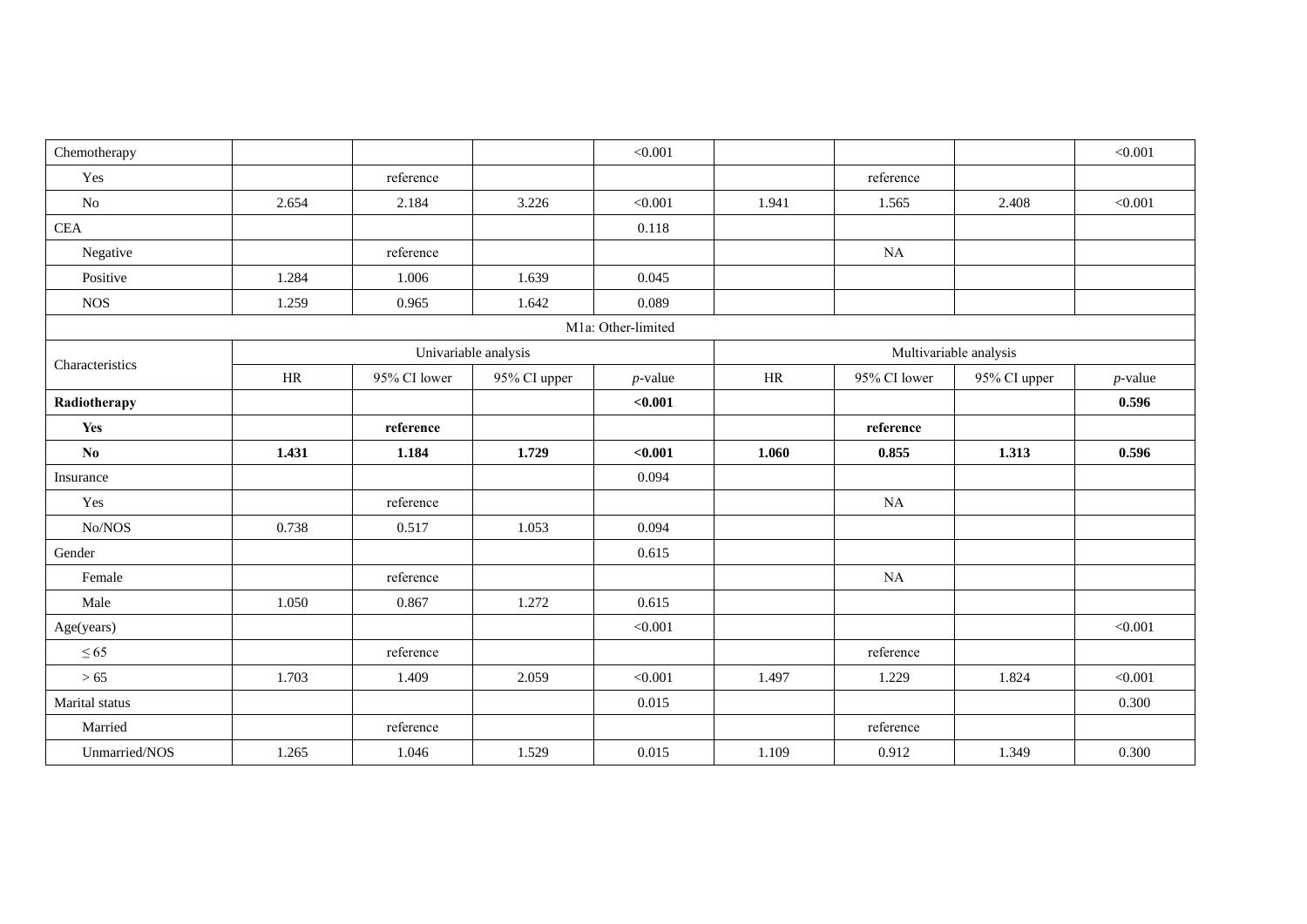| Race                        |       |           |       | 0.931   |       |           |       |         |
|-----------------------------|-------|-----------|-------|---------|-------|-----------|-------|---------|
| White                       |       | reference |       |         |       | NA        |       |         |
| Non-white                   | 1.010 | 0.802     | 1.272 | 0.931   |       |           |       |         |
| Pathologic grade            |       |           |       | < 0.001 |       |           |       | < 0.001 |
| Grade I/II                  |       | reference |       |         |       | reference |       |         |
| Grade III/IV                | 1.702 | 1.355     | 2.136 | < 0.001 | 1.757 | 1.393     | 2.215 | < 0.001 |
| Unknown                     | 1.515 | 1.175     | 1.953 | 0.001   | 1.178 | 0.903     | 1.539 | 0.228   |
| Histologic type             |       |           |       | 0.914   |       |           |       |         |
| Adenocarcinomas             |       | reference |       |         |       |           |       |         |
| MCC/SRCC                    | 0.982 | 0.704     | 1.370 | 0.914   |       |           |       |         |
| T staging                   |       |           |       | 0.002   |       |           |       | 0.763   |
| $T1-2$                      |       | reference |       |         |       | reference |       |         |
| $T3-4$                      | 0.874 | 0.649     | 1.177 | 0.376   | 1.119 | 0.817     | 1.533 | 0.482   |
| Tx                          | 1.364 | 0.961     | 1.934 | 0.082   | 1.123 | 0.782     | 1.612 | 0.530   |
| N staging                   |       |           |       | < 0.001 |       |           |       | 0.281   |
| N <sub>0</sub>              |       | reference |       |         |       | reference |       |         |
| $N+$                        | 0.824 | 0.671     | 1.011 | 0.063   | 1.121 | 0.895     | 1.406 | 0.320   |
| $N_{X}$                     | 1.845 | 1.264     | 2.695 | 0.002   | 1.348 | 0.906     | 2.006 | 0.141   |
| Surgery                     |       |           |       | < 0.001 |       |           |       | < 0.001 |
| <b>Standard Proctectomy</b> |       | reference |       |         |       | reference |       |         |
| Simplified Proctectomy      | 1.456 | 1.089     | 1.948 | 0.011   | 1.409 | 1.044     | 1.901 | 0.025   |
| Non-proctectomy             | 2.418 | 1.938     | 3.017 | < 0.001 | 2.279 | 1.774     | 2.927 | < 0.001 |
| Chemotherapy                |       |           |       | < 0.001 |       |           |       | < 0.001 |
| Yes                         |       | reference |       |         |       | reference |       |         |
| $\rm No$                    | 2.461 | 1.995     | 3.036 | < 0.001 | 2.418 | 1.896     | 3.084 | < 0.001 |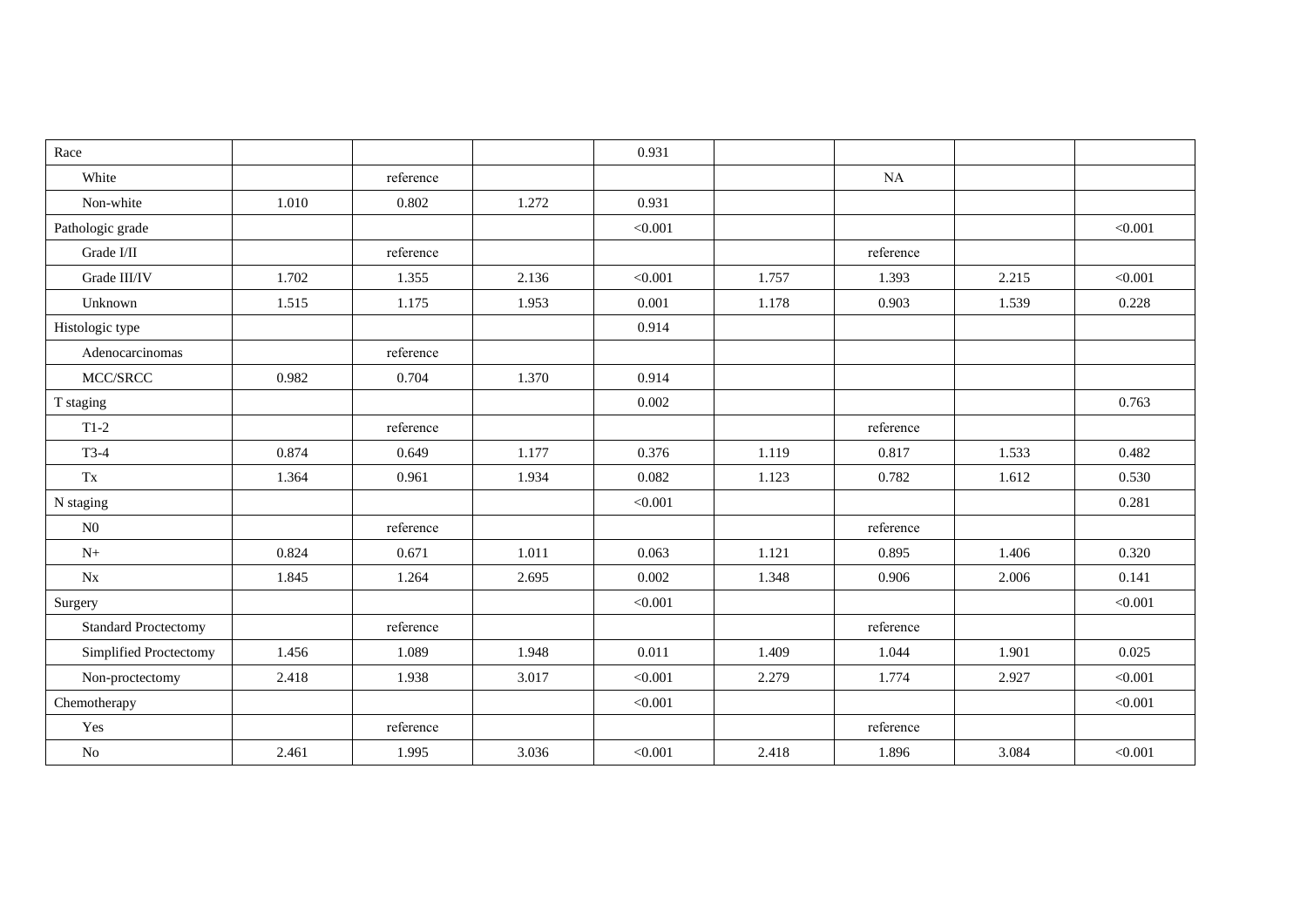| CEA                                                             |       |           |       | < 0.001 |       |           |       | < 0.001 |  |
|-----------------------------------------------------------------|-------|-----------|-------|---------|-------|-----------|-------|---------|--|
| Negative                                                        |       | reference |       |         |       | reference |       |         |  |
| Positive                                                        | 1.864 | 1.414     | 2.458 | < 0.001 | 2.000 | 1.511     | 2.647 | < 0.001 |  |
| <b>NOS</b>                                                      | .706  | 1.276     | 2.279 | < 0.001 | 480.، | 1.101     | 1.988 | 0.009   |  |
| MCC: mucinous cell carcinoma; SRCC: signet ring cell carcinoma. |       |           |       |         |       |           |       |         |  |

### Table S4 Characteristics of stage IVA rectal cancer patients before and after PSM

|                 |      |                             |                       |        | M1a: Liver-limited |           |                          |                      |        |            |  |
|-----------------|------|-----------------------------|-----------------------|--------|--------------------|-----------|--------------------------|----------------------|--------|------------|--|
|                 |      |                             | <b>Before PSM</b>     |        |                    | After PSM |                          |                      |        |            |  |
| Characteristics |      | Non-radiotherapy $(n=2760)$ | Radiotherapy (n=1301) |        |                    |           | Non-radiotherapy (n=926) | Radiotherapy (n=926) |        |            |  |
|                 | N    | $\frac{0}{0}$               | N                     | $\%$   | $p$ -value         | N         | $\frac{0}{0}$            | N                    | $\%$   | $p$ -value |  |
| Insurance       |      |                             |                       |        | 0.583              |           |                          |                      |        | 0.307      |  |
| Yes             | 2592 | 93.91%                      | 1216                  | 93.47% |                    | 881       | 95.14%                   | 890                  | 96.11% |            |  |
| No/NOS          | 168  | 6.09%                       | 85                    | 6.53%  |                    | 45        | 4.86%                    | 36                   | 3.89%  |            |  |
| Gender          |      |                             |                       |        | 0.968              |           |                          |                      |        | 0.365      |  |
| Female          | 914  | 33.12%                      | 430                   | 33.05% |                    | 294       | 31.75%                   | 276                  | 29.81% |            |  |
| Male            | 1846 | 66.88%                      | 871                   | 66.95% |                    | 632       | 68.25%                   | 650                  | 70.19% |            |  |
| Age(years)      |      |                             |                       |        | < 0.001            |           |                          |                      |        | 0.960      |  |
| $\leq 65$       | 1720 | 62.32%                      | 921                   | 70.79% |                    | 643       | 69.44%                   | 642                  | 69.33% |            |  |
| > 65            | 1040 | 37.68%                      | 380                   | 29.21% |                    | 283       | 30.56%                   | 284                  | 30.67% |            |  |
| Marital status  |      |                             |                       |        | 0.002              |           |                          |                      |        | 0.347      |  |
| Married         | 1416 | 51.30%                      | 734                   | 56.42% |                    | 522       | 56.37%                   | 542                  | 58.53% |            |  |
| Unmarried/NOS   | 1344 | 48.70%                      | 567                   | 43.58% |                    | 404       | 43.63%                   | 384                  | 41.47% |            |  |
| Race            |      |                             |                       |        | 0.437              |           |                          |                      |        | 0.360      |  |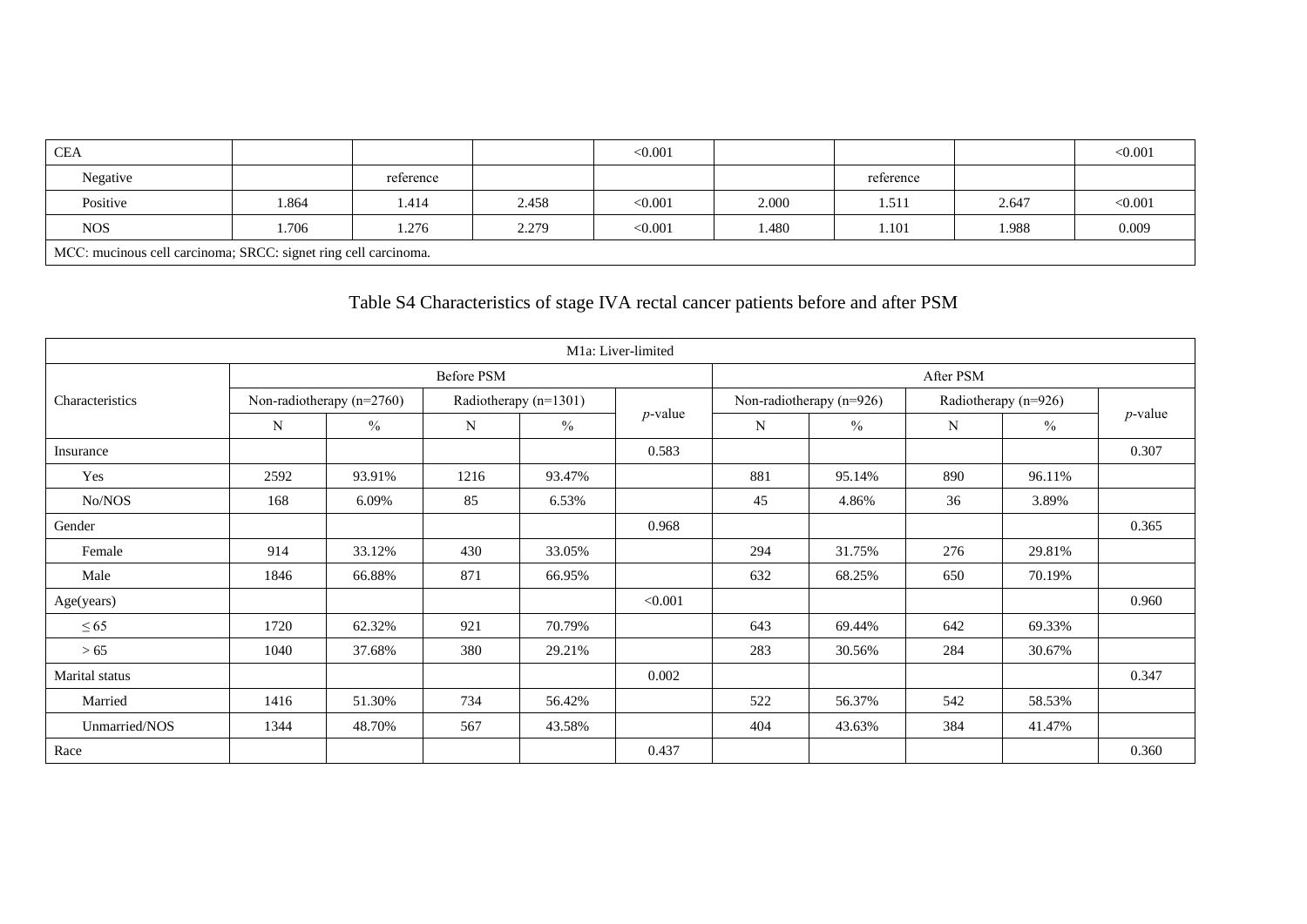| White                       | 2190   | 79.35% | 1046 | 80.40% |         | 756 | 81.64% | 771 | 83.26% |       |
|-----------------------------|--------|--------|------|--------|---------|-----|--------|-----|--------|-------|
| Non-white                   | 570    | 20.65% | 255  | 19.60% |         | 170 | 18.36% | 155 | 16.74% |       |
| Pathologic grade            |        |        |      |        | 0.017   |     |        |     |        | 0.339 |
| Grade I/II                  | 1801   | 65.25% | 898  | 69.02% |         | 675 | 72.89% | 662 | 71.49% |       |
| Grade III/IV                | 400    | 14.49% | 174  | 13.37% |         | 111 | 11.99% | 106 | 11.45% |       |
| Unknown                     | 559    | 20.25% | 229  | 17.60% |         | 140 | 15.12% | 158 | 17.06% |       |
| Histologic type             |        |        |      |        | 0.663   |     |        |     |        | 0.598 |
| Adenocarcinomas             | 2679   | 97.07% | 1266 | 97.31% |         | 911 | 98.38% | 908 | 98.06% |       |
| MCC/SRCC                    | $81\,$ | 2.93%  | 35   | 2.69%  |         | 15  | 1.62%  | 18  | 1.94%  |       |
| T staging                   |        |        |      |        | 0.006   |     |        |     |        | 0.306 |
| $T1-2$                      | 456    | 16.52% | 160  | 12.30% |         | 136 | 14.69% | 110 | 11.88% |       |
| $T3-4$                      | 1294   | 46.88% | 801  | 61.57% |         | 552 | 59.61% | 577 | 62.31% |       |
| Tx                          | 1010   | 36.59% | 340  | 26.13% |         | 238 | 25.70% | 239 | 25.81% |       |
| N staging                   |        |        |      |        | 0.324   |     |        |     |        | 0.904 |
| N <sub>0</sub>              | 1048   | 37.97% | 414  | 31.82% |         | 310 | 33.48% | 297 | 32.07% |       |
| $N+$                        | 1390   | 50.36% | 788  | 60.57% |         | 541 | 58.42% | 570 | 61.56% |       |
| $N_{X}$                     | 322    | 11.67% | 99   | 7.61%  |         | 75  | 8.10%  | 59  | 6.37%  |       |
| Surgery                     |        |        |      |        | < 0.001 |     |        |     |        | 0.158 |
| <b>Standard Proctectomy</b> | 930    | 33.70% | 467  | 35.90% |         | 352 | 38.01% | 372 | 40.17% |       |
| Simplified Proctectomy      | 226    | 8.19%  | 216  | 16.60% |         | 94  | 10.15% | 111 | 11.99% |       |
| Non-proctectomy             | 1604   | 58.12% | 618  | 47.50% |         | 480 | 51.84% | 443 | 47.84% |       |
| Chemotherapy                |        |        |      |        | < 0.001 |     |        |     |        | 1.000 |
| Yes                         | 2081   | 75.40% | 1213 | 93.24% |         | 866 | 93.52% | 866 | 93.52% |       |
| $\rm No$                    | 679    | 24.60% | 88   | 6.76%  |         | 60  | 6.48%  | 60  | 6.48%  |       |
| CEA                         |        |        |      |        | < 0.001 |     |        |     |        | 0.593 |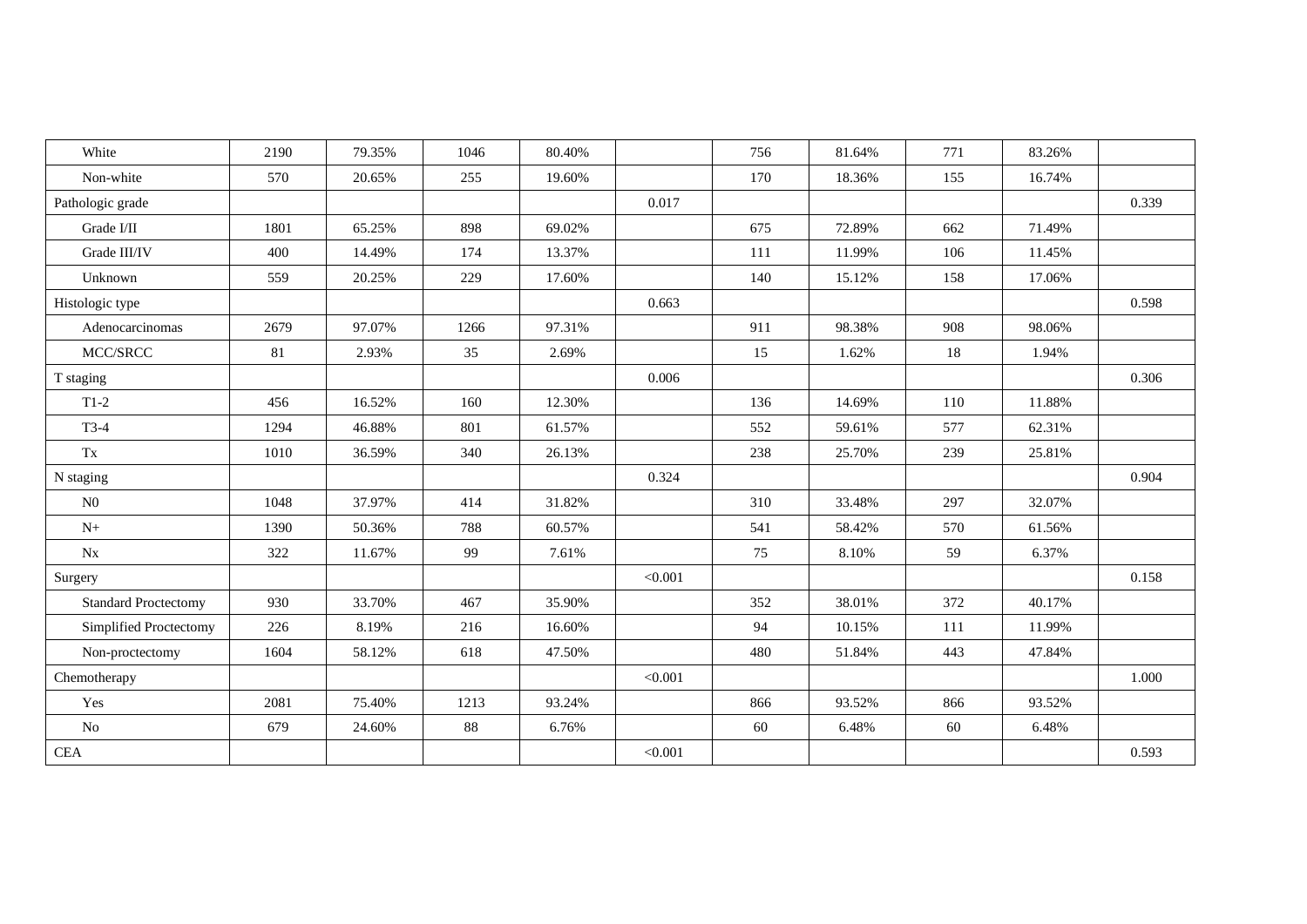| Negative         | 281       | 10.18%                     | 222                  | 17.06%        |                   | 118            | 12.74%                    | 132            | 14.25%              |            |
|------------------|-----------|----------------------------|----------------------|---------------|-------------------|----------------|---------------------------|----------------|---------------------|------------|
| Positive         | 1730      | 62.68%                     | 744                  | 57.19%        |                   | 579            | 62.53%                    | 565            | 61.02%              |            |
| <b>NOS</b>       | 749       | 27.14%                     | 335                  | 25.75%        |                   | 229            | 24.73%                    | 229            | 24.73%              |            |
|                  |           |                            |                      |               | M1a: Lung-limited |                |                           |                |                     |            |
|                  |           |                            | <b>Before PSM</b>    |               |                   |                |                           | After PSM      |                     |            |
| Characteristics  |           | Non-radiotherapy $(n=460)$ | Radiotherapy (n=390) |               |                   |                | Non-radiotherapy $(n=96)$ |                | Radiotherapy (n=96) |            |
|                  | ${\bf N}$ | $\frac{0}{0}$              | ${\bf N}$            | $\frac{0}{0}$ | $p$ -value        | ${\bf N}$      | $\frac{0}{0}$             | $\mathbf N$    | $\frac{0}{0}$       | $p$ -value |
| Insurance        |           |                            |                      |               | 0.083             |                |                           |                |                     | 0.702      |
| Yes              | 433       | 94.13%                     | 355                  | 91.03%        |                   | 93             | 96.88%                    | 92             | 95.83%              |            |
| No/NOS           | 27        | 5.87%                      | 35                   | 8.97%         |                   | $\mathfrak{Z}$ | 3.13%                     | $\overline{4}$ | 4.17%               |            |
| Gender           |           |                            |                      |               | 0.552             |                |                           |                |                     | 1.000      |
| Female           | 217       | 47.17%                     | 176                  | 45.13%        |                   | 48             | 5 <sup>5</sup>            | 48             | 5                   |            |
| Male             | 243       | 52.83%                     | 214                  | 54.87%        |                   | 48             | 5                         | 48             | 5                   |            |
| Age(years)       |           |                            |                      |               | 0.007             |                |                           |                |                     | 0.770      |
| $\leq 65$        | 218       | 47.39%                     | 221                  | 56.67%        |                   | 56             | 58.33%                    | 58             | 60.42%              |            |
| >65              | 242       | 52.61%                     | 169                  | 43.33%        |                   | 40             | 41.67%                    | 38             | 39.58%              |            |
| Marital status   |           |                            |                      |               | 0.260             |                |                           |                |                     | 0.773      |
| Married          | 211       | 45.87%                     | 194                  | 49.74%        |                   | 54             | 56.25%                    | 52             | 54.17%              |            |
| Unmarried/NOS    | 249       | 54.13%                     | 196                  | 50.26%        |                   | 42             | 43.75%                    | 44             | 45.83%              |            |
| Race             |           |                            |                      |               | 0.387             |                |                           |                |                     | 0.789      |
| White            | 358       | 77.83%                     | 313                  | 80.26%        |                   | 89             | 92.71%                    | 88             | 91.67%              |            |
| Non-white        | 102       | 22.17%                     | 77                   | 19.74%        |                   | $\tau$         | 7.29%                     | 8              | 8.33%               |            |
| Pathologic grade |           |                            |                      |               | 0.363             |                |                           |                |                     | 0.619      |
| Grade I/II       | 298       | 64.78%                     | 263                  | 67.44%        |                   | 77             | 80.21%                    | 76             | 79.17%              |            |
| Grade III/IV     | 56        | 12.17%                     | 47                   | 12.05%        |                   | $\tau$         | 7.29%                     | $\overline{4}$ | 4.17%               |            |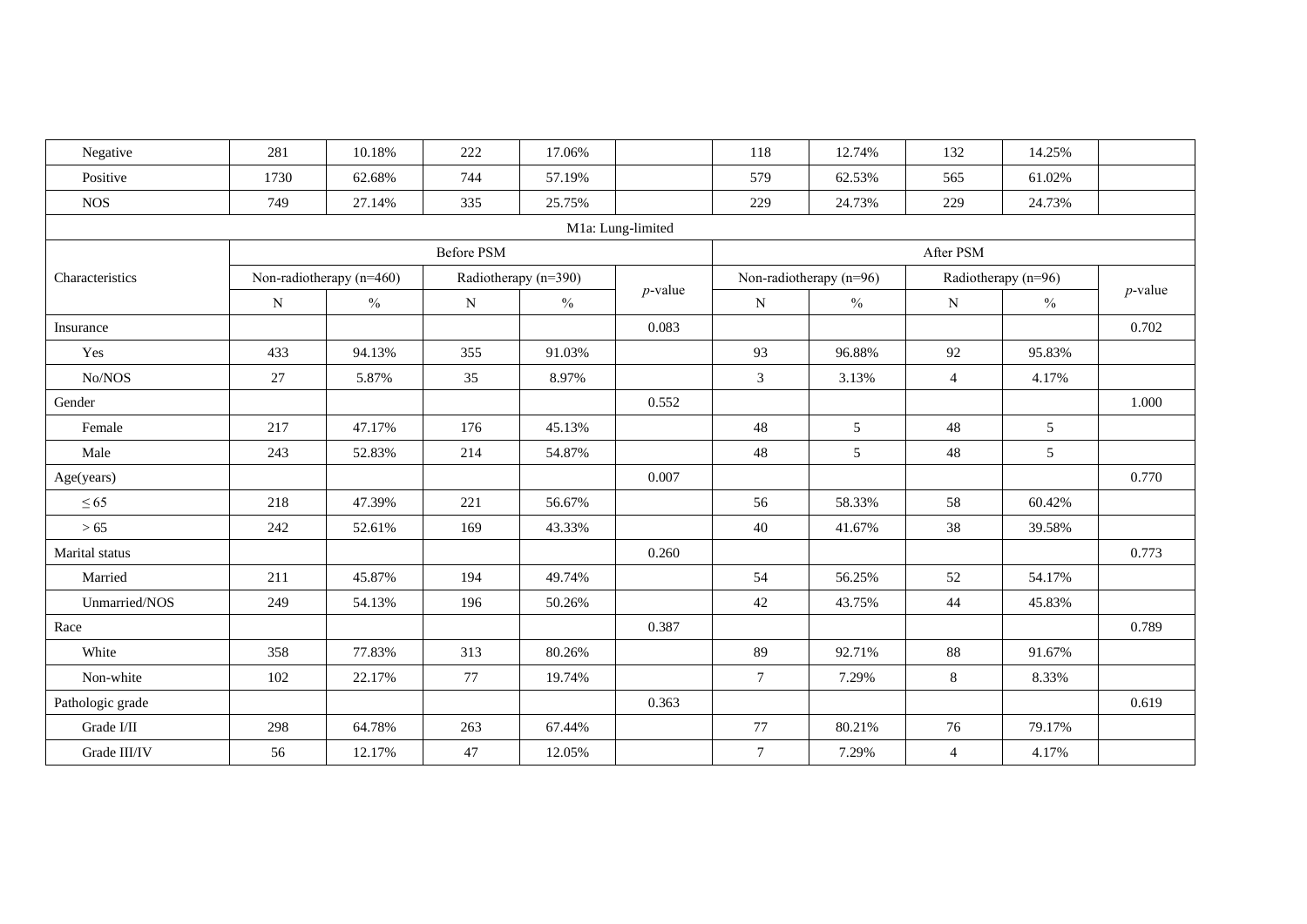| Unknown                     | 106 | 23.04% | 80                | 20.51% |                    | 12     | 12.50% | 16             | 16.67% |       |
|-----------------------------|-----|--------|-------------------|--------|--------------------|--------|--------|----------------|--------|-------|
| Histologic type             |     |        |                   |        | 0.042              |        |        |                |        | 0.319 |
| Adenocarcinomas             | 446 | 96.96% | 367               | 94.10% |                    | 95     | 98.96% | 96             | 10     |       |
| MCC/SRCC                    | 14  | 3.04%  | 23                | 5.90%  |                    | 1      | 1.04%  | $\overline{0}$ |        |       |
| T staging                   |     |        |                   |        | 0.688              |        |        |                |        | 0.806 |
| $T1-2$                      | 79  | 17.17% | 40                | 10.26% |                    | 9      | 9.38%  | 11             | 11.46% |       |
| $T3-4$                      | 223 | 48.48% | 250               | 64.10% |                    | 62     | 64.58% | 60             | 62.50% |       |
| Tx                          | 158 | 34.35% | 100               | 25.64% |                    | 25     | 26.04% | 25             | 26.04% |       |
| N staging                   |     |        |                   |        | 0.759              |        |        |                |        | 0.901 |
| N <sub>0</sub>              | 189 | 41.09% | 137               | 35.13% |                    | 32     | 33.33% | 32             | 33.33% |       |
| ${\rm N+}$                  | 219 | 47.61% | 227               | 58.21% |                    | 57     | 59.38% | 58             | 60.42% |       |
| $\rm{Nx}$                   | 52  | 11.30% | 26                | 6.67%  |                    | $\tau$ | 7.29%  | 6              | 6.25%  |       |
| Surgery                     |     |        |                   |        | 0.026              |        |        |                |        | 1.000 |
| <b>Standard Proctectomy</b> | 121 | 26.30% | 106               | 27.18% |                    | 30     | 31.25% | $28\,$         | 29.17% |       |
| Simplified Proctectomy      | 28  | 6.09%  | 69                | 17.69% |                    | 5      | 5.21%  | 9              | 9.38%  |       |
| Non-proctectomy             | 311 | 67.61% | 215               | 55.13% |                    | 61     | 63.54% | 59             | 61.46% |       |
| Chemotherapy                |     |        |                   |        | < 0.001            |        |        |                |        | 1.000 |
| Yes                         | 305 | 66.30% | 349               | 89.49% |                    | 86     | 89.58% | 86             | 89.58% |       |
| $\rm No$                    | 155 | 33.70% | 41                | 10.51% |                    | $10\,$ | 10.42% | 10             | 10.42% |       |
| CEA                         |     |        |                   |        | 0.030              |        |        |                |        | 0.810 |
| Negative                    | 86  | 18.70% | 89                | 22.82% |                    | 12     | 12.50% | 15             | 15.63% |       |
| Positive                    | 227 | 49.35% | 201               | 51.54% |                    | 63     | 65.63% | 59             | 61.46% |       |
| <b>NOS</b>                  | 147 | 31.96% | 100               | 25.64% |                    | 21     | 21.88% | 22             | 22.92% |       |
|                             |     |        |                   |        | M1a: Other-limited |        |        |                |        |       |
| Characteristics             |     |        | <b>Before PSM</b> |        |                    |        |        | After PSM      |        |       |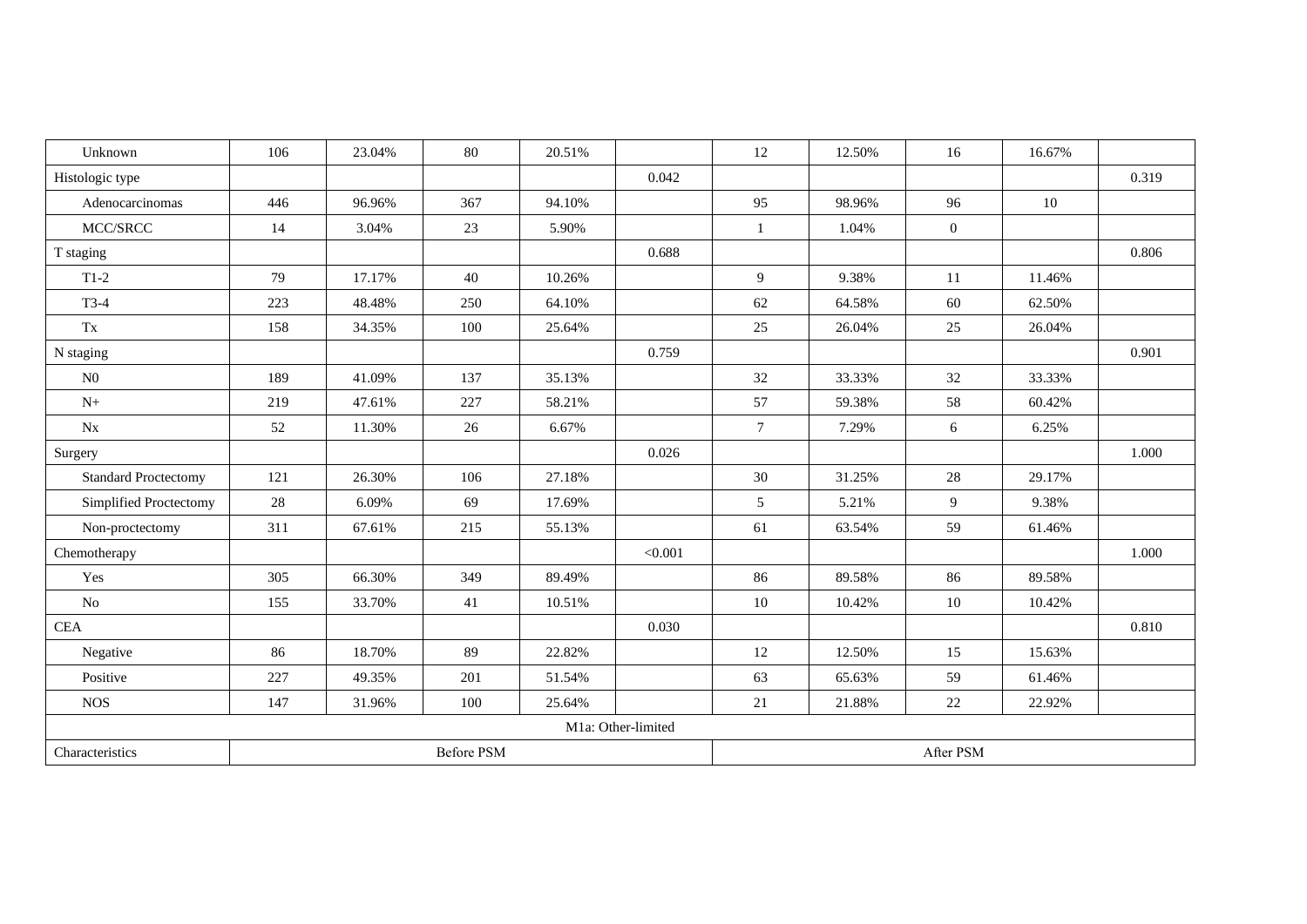|                  | Non-radiotherapy (n=352) |        |             | Radiotherapy (n=464) |            | Non-radiotherapy (n=85) |               | Radiotherapy (n=85) |               | $p$ -value |
|------------------|--------------------------|--------|-------------|----------------------|------------|-------------------------|---------------|---------------------|---------------|------------|
|                  | ${\bf N}$                | $\%$   | $\mathbf N$ | $\frac{0}{0}$        | $p$ -value | $\mathbf N$             | $\frac{0}{0}$ | $\mathbf N$         | $\frac{0}{0}$ |            |
| Insurance        |                          |        |             |                      | 0.540      |                         |               |                     |               | 0.353      |
| Yes              | 327                      | 92.90% | 436         | 93.97%               |            | 78                      | 91.76%        | 81                  | 95.29%        |            |
| No/NOS           | 25                       | 7.10%  | 28          | 6.03%                |            | $\tau$                  | 8.24%         | $\overline{4}$      | 4.71%         |            |
| Gender           |                          |        |             |                      | 0.338      |                         |               |                     |               | 1.000      |
| Female           | 159                      | 45.17% | 194         | 41.81%               |            | 33                      | 38.82%        | 33                  | 38.82%        |            |
| Male             | 193                      | 54.83% | 270         | 58.19%               |            | 52                      | 61.18%        | 52                  | 61.18%        |            |
| Age(years)       |                          |        |             |                      | 0.001      |                         |               |                     |               | 0.527      |
| $\leq 65$        | 188                      | 53.41% | 303         | 65.30%               |            | 56                      | 65.88%        | 52                  | 61.18%        |            |
| >65              | 164                      | 46.59% | 161         | 34.70%               |            | 29                      | 34.12%        | 33                  | 38.82%        |            |
| Marital status   |                          |        |             |                      | < 0.001    |                         |               |                     |               | 0.879      |
| Married          | 148                      | 42.05% | 254         | 54.74%               |            | 44                      | 51.76%        | 43                  | 50.59%        |            |
| Unmarried/NOS    | 204                      | 57.95% | 210         | 45.26%               |            | 41                      | 48.24%        | 42                  | 49.41%        |            |
| Race             |                          |        |             |                      | 0.568      |                         |               |                     |               | 0.552      |
| White            | 271                      | 76.99% | 365         | 78.66%               |            | 80                      | 94.12%        | 78                  | 91.76%        |            |
| Non-white        | 81                       | 23.01% | 99          | 21.34%               |            | 5                       | 5.88%         | $7\overline{ }$     | 8.24%         |            |
| Pathologic grade |                          |        |             |                      | 0.473      |                         |               |                     |               | 0.735      |
| Grade I/II       | 204                      | 57.95% | 291         | 62.72%               |            | 55                      | 64.71%        | 60                  | 70.59%        |            |
| Grade III/IV     | $88\,$                   | 25.00% | 90          | 19.40%               |            | $22\,$                  | 25.88%        | 15                  | 17.65%        |            |
| Unknown          | 60                       | 17.05% | 83          | 17.89%               |            | $\,8\,$                 | 9.41%         | 10                  | 11.76%        |            |
| Histologic type  |                          |        |             |                      | 0.763      |                         |               |                     |               | 0.314      |
| Adenocarcinomas  | 323                      | 91.76% | 423         | 91.16%               |            | 82                      | 96.47%        | 84                  | 98.82%        |            |
| MCC/SRCC         | 29                       | 8.24%  | 41          | 8.84%                |            | 3                       | 3.53%         | $\mathbf{1}$        | 1.18%         |            |
| T staging        |                          |        |             |                      | 0.389      |                         |               |                     |               | 0.877      |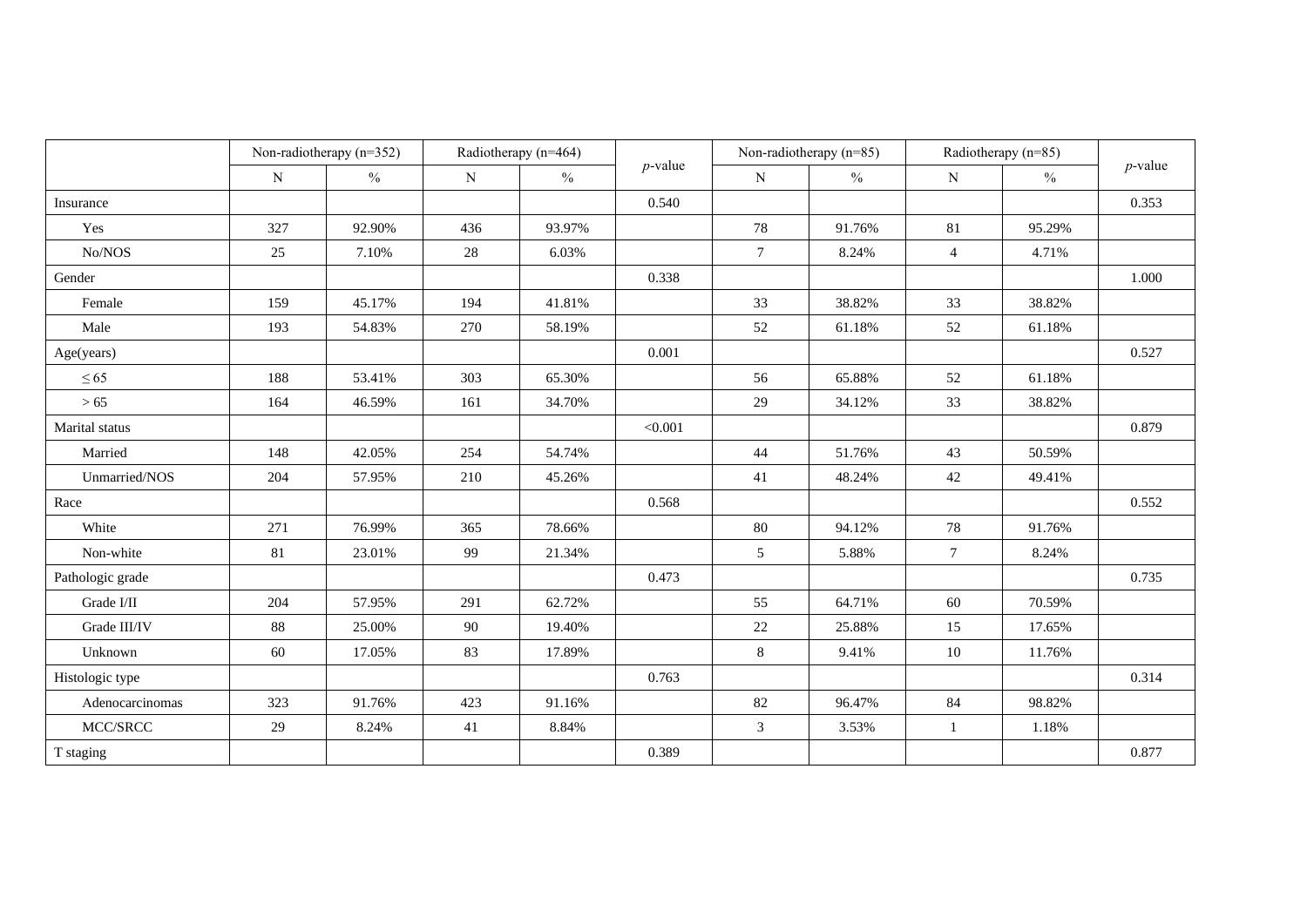| $T1-2$                                                          | 44  | 12.50% | 45  | 9.70%  |         | $\overline{4}$ | 4.71%  | $\overline{4}$ | 4.71%  |       |
|-----------------------------------------------------------------|-----|--------|-----|--------|---------|----------------|--------|----------------|--------|-------|
| $T3-4$                                                          | 202 | 57.39% | 309 | 66.59% |         | 62             | 72.94% | 61             | 71.76% |       |
| $\mathbf{T}\mathbf{x}$                                          | 106 | 30.11% | 110 | 23.71% |         | 19             | 22.35% | 20             | 23.53% |       |
| N staging                                                       |     |        |     |        | 0.127   |                |        |                |        | 0.867 |
| N <sub>0</sub>                                                  | 125 | 35.51% | 129 | 27.80% |         | 14             | 16.47% | 14             | 16.47% |       |
| $N+$                                                            | 204 | 57.95% | 313 | 67.46% |         | 66             | 77.65% | 67             | 78.82% |       |
| Nx                                                              | 23  | 6.53%  | 22  | 4.74%  |         | 5              | 5.88%  | $\overline{4}$ | 4.71%  |       |
| Surgery                                                         |     |        |     |        | 0.631   |                |        |                |        | 0.752 |
| <b>Standard Proctectomy</b>                                     | 131 | 37.22% | 169 | 36.42% |         | 41             | 48.24% | 38             | 44.71% |       |
| Simplified Proctectomy                                          | 48  | 13.64% | 85  | 18.32% |         | 5              | 5.88%  | $\tau$         | 8.24%  |       |
| Non-proctectomy                                                 | 173 | 49.15% | 210 | 45.26% |         | 39             | 45.88% | 40             | 47.06% |       |
| Chemotherapy                                                    |     |        |     |        | < 0.001 |                |        |                |        | 1.000 |
| Yes                                                             | 214 | 60.80% | 427 | 92.03% |         | 78             | 91.76% | 78             | 91.76% |       |
| No                                                              | 138 | 39.20% | 37  | 7.97%  |         | $\overline{7}$ | 8.24%  | $\tau$         | 8.24%  |       |
| <b>CEA</b>                                                      |     |        |     |        | 0.043   |                |        |                |        | 0.309 |
| Negative                                                        | 74  | 21.02% | 103 | 22.20% |         | 11             | 12.94% | 15             | 17.65% |       |
| Positive                                                        | 147 | 41.76% | 231 | 49.78% |         | 43             | 50.59% | 44             | 51.76% |       |
| <b>NOS</b>                                                      | 131 | 37.22% | 130 | 28.02% |         | 31             | 36.47% | 26             | 30.59% |       |
| MCC: mucinous cell carcinoma; SRCC: signet ring cell carcinoma. |     |        |     |        |         |                |        |                |        |       |

### Table S5 Univariable and multivariable Cox regression model in stage IVB rectal cancer patients

| 2.7.4<br>M1b wit<br>Hiver metastasis |                            |                            |  |  |  |  |  |
|--------------------------------------|----------------------------|----------------------------|--|--|--|--|--|
| $\sim$<br>acteristics                | --<br>Inivariable analysis | Multivariable<br>`analvsı. |  |  |  |  |  |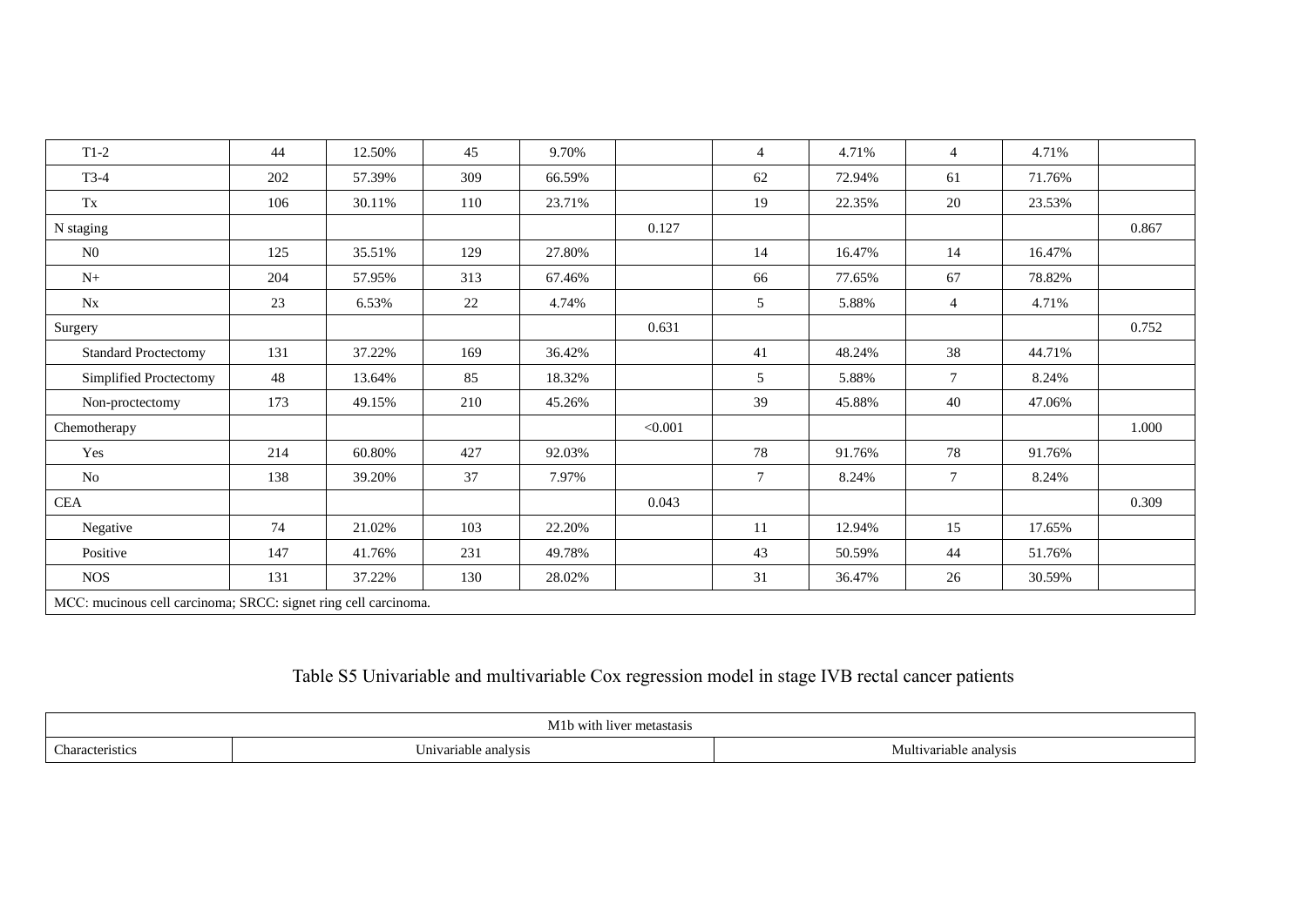|                        | HR    | 95% CI lower | 95% CI upper | $p$ -value | $\rm{HR}$ | 95% CI lower | 95% CI upper | $p$ -value |
|------------------------|-------|--------------|--------------|------------|-----------|--------------|--------------|------------|
| Radiotherapy           |       |              |              | 0.005      |           |              |              | 0.941      |
| Yes                    |       | reference    |              |            |           | reference    |              |            |
| $\mathbf{N}\mathbf{0}$ | 1.133 | 1.038        | 1.237        | 0.005      | 0.997     | 0.911        | 1.090        | 0.941      |
| Insurance              |       |              |              | 0.437      |           |              |              |            |
| Yes                    |       | reference    |              |            |           | NA           |              |            |
| No/NOS                 | 1.060 | 0.916        | 1.226        | 0.437      |           |              |              |            |
| Gender                 |       |              |              | 0.091      |           |              |              |            |
| Female                 |       | reference    |              |            |           | NA           |              |            |
| Male                   | 1.071 | 0.989        | 1.160        | 0.091      |           |              |              |            |
| Age(years)             |       |              |              | < 0.001    |           |              |              | < 0.001    |
| $\leq 65$              |       | reference    |              |            |           | reference    |              |            |
| >65                    | 1.543 | 1.424        | 1.671        | < 0.001    | 1.339     | 1.233        | 1.453        | < 0.001    |
| Marital status         |       |              |              | < 0.001    |           |              |              | < 0.001    |
| Married                |       | reference    |              |            |           | reference    |              |            |
| Unmarried/NOS          | 1.263 | 1.169        | 1.365        | < 0.001    | 1.154     | 1.067        | 1.248        | < 0.001    |
| Race                   |       |              |              | < 0.001    |           |              |              | 0.003      |
| White                  |       | reference    |              |            |           | reference    |              |            |
| Non-white              | 1.198 | 1.093        | 1.312        | < 0.001    | 1.149     | 1.048        | 1.260        | 0.003      |
| Pathologic grade       |       |              |              | < 0.001    |           |              |              | < 0.001    |
| Grade I/II             |       | reference    |              |            |           | reference    |              |            |
| Grade III/IV           | 1.487 | 1.331        | 1.660        | < 0.001    | 1.469     | 1.314        | 1.643        | < 0.001    |
| Unknown                | 1.304 | 1.191        | 1.427        | < 0.001    | 1.124     | 1.023        | 1.235        | 0.015      |
| Histologic type        |       |              |              | 0.027      |           |              |              | 0.157      |
| Adenocarcinomas        |       | reference    |              |            |           | reference    |              |            |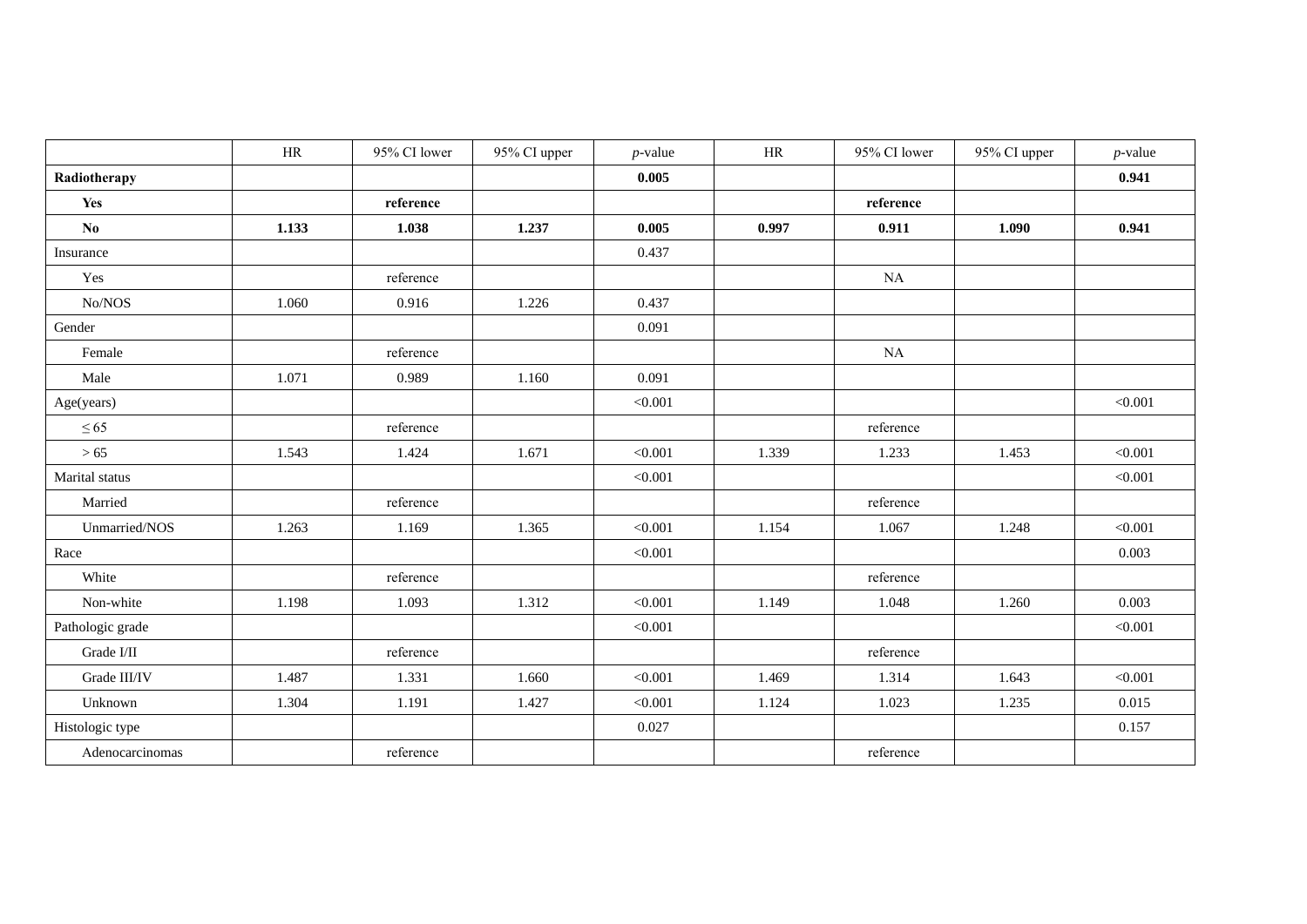| MCC/SRCC                    | 1.236 | 1.024        | 1.492                | 0.027                        | 1.148 | 0.948                  | 1.389        | 0.157      |  |  |
|-----------------------------|-------|--------------|----------------------|------------------------------|-------|------------------------|--------------|------------|--|--|
| T staging                   |       |              |                      | < 0.001                      |       |                        |              | 0.530      |  |  |
| $T1-2$                      |       | reference    |                      |                              |       | reference              |              |            |  |  |
| $T3-4$                      | 0.813 | 0.727        | 0.909                | < 0.001                      | 0.937 | 0.833                  | 1.055        | 0.286      |  |  |
| Tx                          | 1.118 | 0.998        | 1.253                | 0.054                        | 0.944 | 0.840                  | 1.061        | 0.334      |  |  |
| N staging                   |       |              |                      | < 0.001                      |       |                        |              | 0.009      |  |  |
| N <sub>0</sub>              |       | reference    |                      |                              |       | reference              |              |            |  |  |
| $N+$                        | 0.904 | 0.830        | 0.986                | 0.022                        | 1.055 | 0.963                  | 1.156        | 0.252      |  |  |
| $N_{X}$                     | 1.387 | 1.232        | 1.560                | < 0.001                      | 1.211 | 1.072                  | 1.367        | 0.002      |  |  |
| Surgery                     |       |              |                      | < 0.001                      |       |                        |              | < 0.001    |  |  |
| <b>Standard Proctectomy</b> |       | reference    |                      |                              |       | reference              |              |            |  |  |
| Simplified Proctectomy      | 1.144 | 0.944        | 1.386                | 0.170                        | 1.143 | 0.942                  | 1.386        | 0.174      |  |  |
| Non-proctectomy             | 1.938 | 1.725        | 2.178                | < 0.001                      | 1.860 | 1.633                  | 2.119        | < 0.001    |  |  |
| Chemotherapy                |       |              |                      | < 0.001                      |       |                        |              | < 0.001    |  |  |
| Yes                         |       | reference    |                      |                              |       | reference              |              |            |  |  |
| No                          | 2.874 | 2.633        | 3.136                | < 0.001                      | 2.701 | 2.463                  | 2.961        | < 0.001    |  |  |
| CEA                         |       |              |                      | < 0.001                      |       |                        |              | < 0.001    |  |  |
| Negative                    |       | reference    |                      |                              |       | reference              |              |            |  |  |
| Positive                    | 1.491 | 1.277        | 1.741                | < 0.001                      | 1.417 | 1.213                  | 1.655        | < 0.001    |  |  |
| <b>NOS</b>                  | 1.491 | 1.263        | 1.760                | < 0.001                      | 1.253 | 1.061                  | 1.479        | 0.008      |  |  |
|                             |       |              |                      | M1b without liver metastasis |       |                        |              |            |  |  |
|                             |       |              | Univariable analysis |                              |       | Multivariable analysis |              |            |  |  |
| Characteristics             | HR    | 95% CI lower | 95% CI upper         | $p$ -value                   | HR    | 95% CI lower           | 95% CI upper | $p$ -value |  |  |
| Radiotherapy                |       |              |                      | 0.010                        |       |                        |              | 0.536      |  |  |
| Yes                         |       | reference    |                      |                              |       | reference              |              |            |  |  |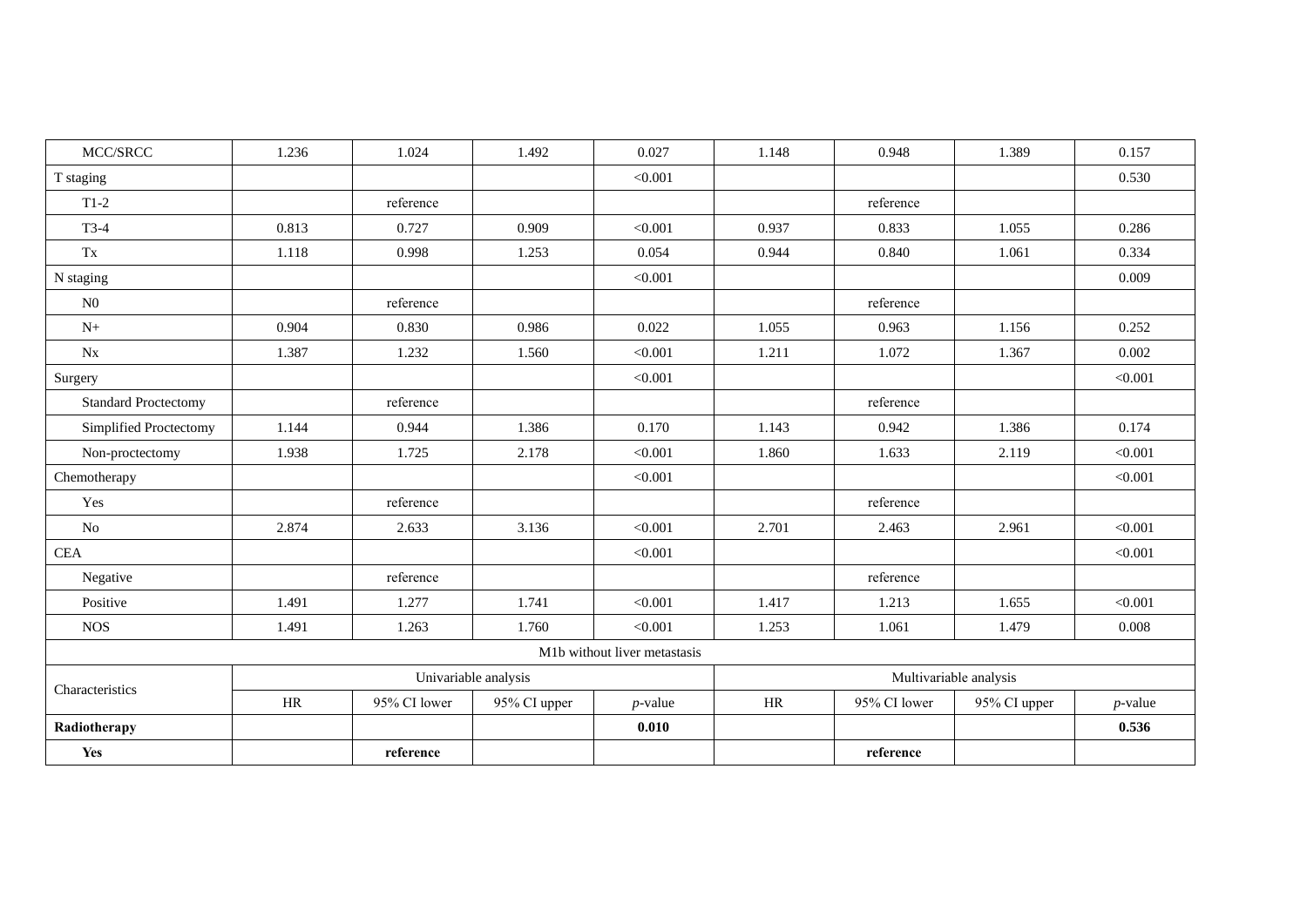| $\mathbf{N}\mathbf{o}$                     | 1.207 | 1.046     | 1.394 | 0.010   | 0.953 | 0.819     | 1.109 | 0.536   |
|--------------------------------------------|-------|-----------|-------|---------|-------|-----------|-------|---------|
| Insurance                                  |       |           |       | .753    |       |           |       |         |
| Yes                                        |       | reference |       |         |       | NA        |       |         |
| No/NOS                                     | 1.048 | 0.783     | 1.403 | 0.753   |       |           |       |         |
| Gender                                     |       |           |       | 0.343   |       |           |       |         |
| Female                                     |       | reference |       |         |       | NA        |       |         |
| Male                                       | 1.069 | 0.931     | 1.227 | 0.343   |       |           |       |         |
| Age(years)                                 |       |           |       | < 0.001 |       |           |       | < 0.001 |
| $\leq 65$                                  |       | reference |       |         |       | reference |       |         |
| >65                                        | 1.542 | 1.341     | 1.772 | < 0.001 | 1.307 | 1.130     | 1.513 | < 0.001 |
| Marital status                             |       |           |       | 0.222   |       |           |       |         |
| Married                                    |       | reference |       |         |       | NA        |       |         |
| Unmarried/NOS                              | 1.089 | 0.950     | 1.250 | 0.222   |       |           |       |         |
| Race                                       |       |           |       | 0.583   |       |           |       |         |
| White                                      |       | reference |       |         |       | NA        |       |         |
| Non-white                                  | 1.047 | 0.889     | 1.233 | 0.583   |       |           |       |         |
| Pathologic grade                           |       |           |       | < 0.001 |       |           |       | < 0.001 |
| Grade I/II                                 |       | reference |       |         |       | reference |       |         |
| Grade III/IV                               | 1.605 | 1.369     | 1.882 | < 0.001 | 1.964 | 1.663     | 2.318 | < 0.001 |
| Unknown                                    | 1.387 | 1.163     | 1.653 | < 0.001 | 1.278 | 1.065     | 1.533 | 0.008   |
| Histologic type                            |       |           |       | 0.005   |       |           |       | 0.024   |
| Adenocarcinomas                            |       | reference |       |         |       | reference |       |         |
| $\operatorname{MCC}/\!\operatorname{SRCC}$ | 1.283 | 1.080     | 1.525 | 0.005   | 1.228 | 1.027     | 1.468 | 0.024   |
| T staging                                  |       |           |       | < 0.001 |       |           |       | 0.855   |
| $T1-2$                                     |       | reference |       |         |       | reference |       |         |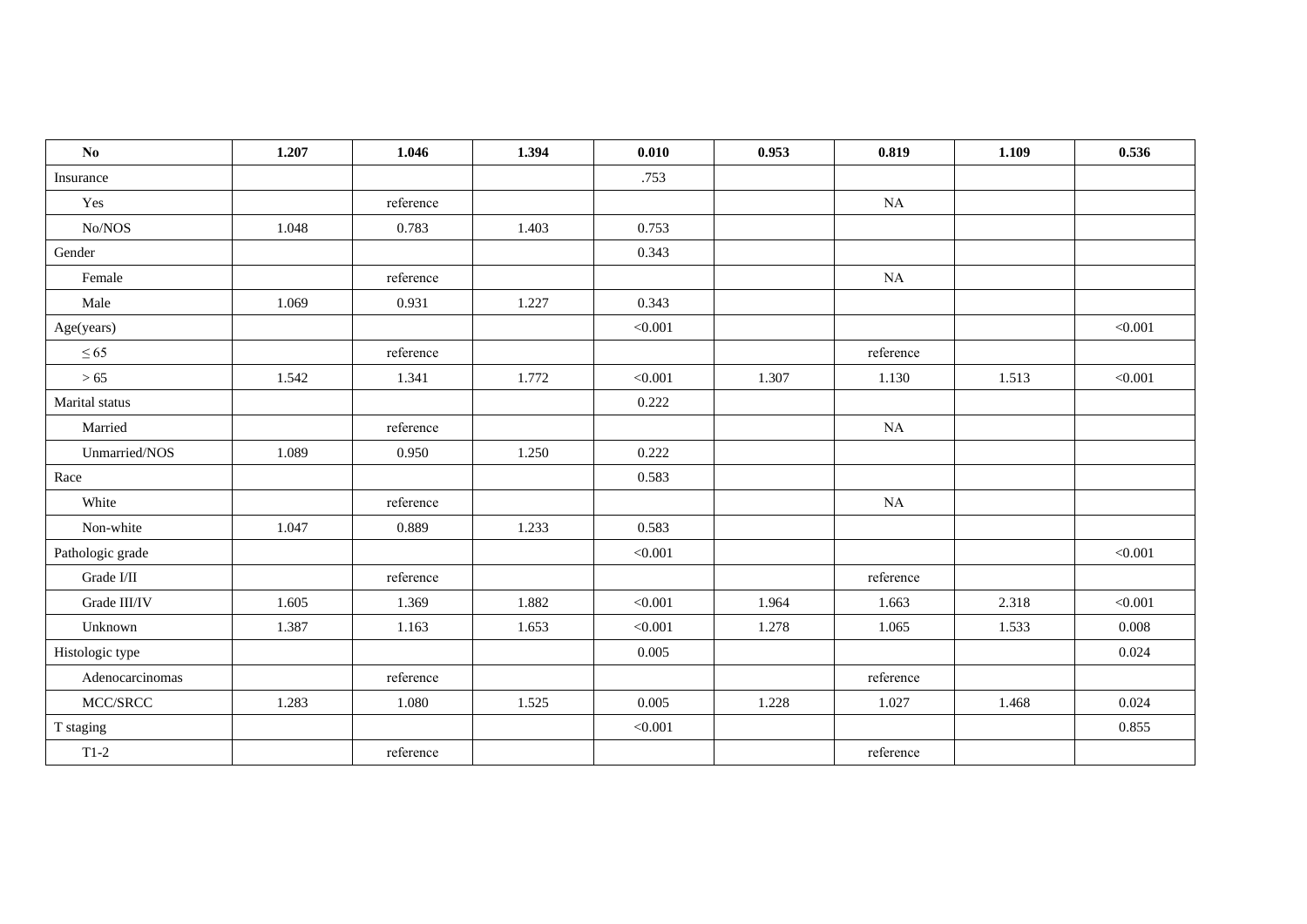| $T3-4$                                                          | 0.758 | 0.617     | 0.933 | 0.009   | 1.064 | 0.854     | 1.325 | 0.580   |
|-----------------------------------------------------------------|-------|-----------|-------|---------|-------|-----------|-------|---------|
| $\mathbf{T}\mathbf{x}$                                          | 1.047 | 0.837     | 1.309 | 0.687   | 1.039 | 0.825     | 1.308 | 0.746   |
| N staging                                                       |       |           |       | < 0.001 |       |           |       | 0.156   |
| N <sub>0</sub>                                                  |       | reference |       |         |       | reference |       |         |
| $N+$                                                            | 0.764 | 0.655     | 0.890 | 0.001   | 1.018 | 0.863     | 1.201 | 0.834   |
| $N_{X}$                                                         | 1.342 | 1.079     | 1.669 | 0.008   | 1.244 | 0.989     | 1.564 | 0.062   |
| Surgery                                                         |       |           |       | < 0.001 |       |           |       | < 0.001 |
| <b>Standard Proctectomy</b>                                     |       | reference |       |         |       | reference |       |         |
| Simplified Proctectomy                                          | 1.207 | 0.930     | 1.566 | 0.158   | 1.300 | 0.995     | 1.697 | 0.054   |
| Non-proctectomy                                                 | 2.053 | 1.719     | 2.452 | < 0.001 | 2.159 | 1.762     | 2.646 | < 0.001 |
| Chemotherapy                                                    |       |           |       | < 0.001 |       |           |       | < 0.001 |
| Yes                                                             |       | reference |       |         |       | reference |       |         |
| N <sub>o</sub>                                                  | 2.628 | 2.260     | 3.057 | < 0.001 | 2.652 | 2.249     | 3.127 | < 0.001 |
| <b>CEA</b>                                                      |       |           |       | 0.061   |       |           |       |         |
| Negative                                                        |       | reference |       |         |       | <b>NA</b> |       |         |
| Positive                                                        | 1.245 | 1.034     | 1.498 | 0.020   |       |           |       |         |
| <b>NOS</b>                                                      | 1.220 | 0.993     | 1.499 | 0.059   |       |           |       |         |
| MCC: mucinous cell carcinoma; SRCC: signet ring cell carcinoma. |       |           |       |         |       |           |       |         |

# Table S6 Characteristics of stage IVB rectal cancer before and after PSM

| M <sub>1</sub> b with liver metastasis |  |                             |                        |      |            |                            |               |                        |      |                 |
|----------------------------------------|--|-----------------------------|------------------------|------|------------|----------------------------|---------------|------------------------|------|-----------------|
| Characteristics                        |  |                             | <b>Before PSM</b>      |      |            | After PSM                  |               |                        |      |                 |
|                                        |  | Non-radiotherapy $(n=2541)$ | Radiotherapy $(n=944)$ |      |            | Non-radiotherapy $(n=682)$ |               | Radiotherapy $(n=682)$ |      |                 |
|                                        |  | $\%$                        |                        | $\%$ | $p$ -value | N                          | $\frac{0}{0}$ |                        | $\%$ | <i>p</i> -value |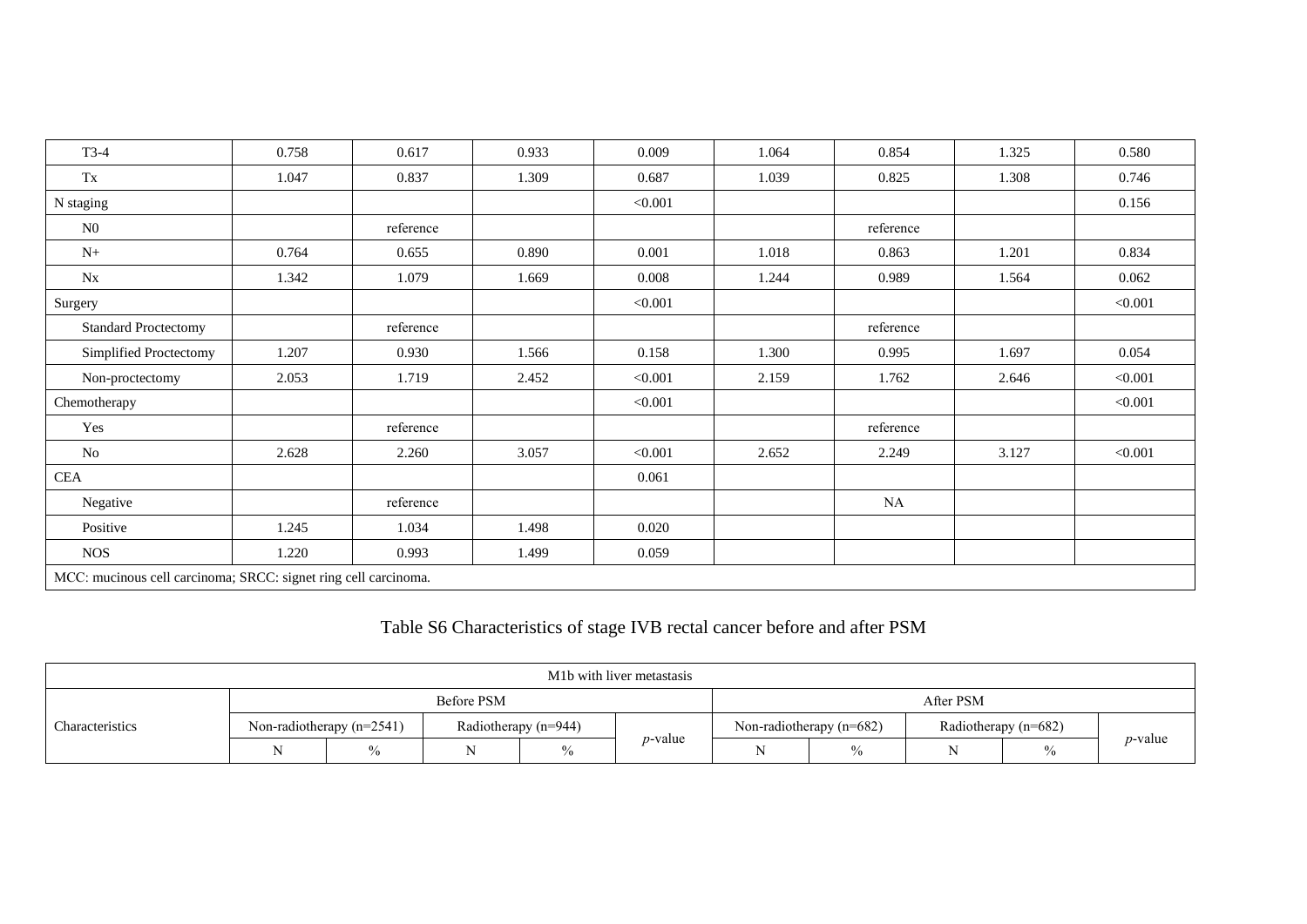| Insurance            |      |        |     |        | 0.097   |     |        |     |        | 0.801 |
|----------------------|------|--------|-----|--------|---------|-----|--------|-----|--------|-------|
| Yes                  | 2337 | 91.97% | 884 | 93.64% |         | 648 | 95.01% | 650 | 95.31% |       |
| No/NOS               | 204  | 8.03%  | 60  | 6.36%  |         | 34  | 4.99%  | 32  | 4.69%  |       |
| Gender               |      |        |     |        | 0.144   |     |        |     |        | 0.820 |
| Female               | 1003 | 39.47% | 347 | 36.76% |         | 234 | 34.31% | 238 | 34.90% |       |
| Male                 | 1528 | 60.13% | 597 | 63.24% |         | 448 | 65.69% | 444 | 65.10% |       |
| Age(years)           |      |        |     |        | < 0.001 |     |        |     |        | 0.436 |
| $\leq 65$            | 1603 | 63.09% | 663 | 70.23% |         | 494 | 72.43% | 481 | 70.53% |       |
| >65                  | 938  | 36.91% | 281 | 29.77% |         | 188 | 27.57% | 201 | 29.47% |       |
| Marital status       |      |        |     |        | 0.531   |     |        |     |        | 0.957 |
| Married              | 1224 | 48.17% | 466 | 49.36% |         | 344 | 50.44% | 345 | 50.59% |       |
| Unmarried/NOS        | 1317 | 51.83% | 478 | 50.64% |         | 338 | 49.56% | 337 | 49.41% |       |
| Race                 |      |        |     |        | 0.456   |     |        |     |        | 0.052 |
| White                | 1971 | 77.57% | 721 | 76.38% |         | 527 | 77.27% | 556 | 81.52% |       |
| Non-white            | 570  | 22.43% | 223 | 23.62% |         | 155 | 22.73% | 126 | 18.48% |       |
| Pathologic grade     |      |        |     |        | 0.273   |     |        |     |        | 0.801 |
| Grade $\it I/I\rm I$ | 1495 | 58.84% | 569 | 60.28% |         | 420 | 61.58% | 427 | 62.61% |       |
| Grade III/IV         | 358  | 14.09% | 140 | 14.83% |         | 88  | 12.90% | 82  | 12.02% |       |
| Unknown              | 688  | 27.08% | 235 | 24.89% |         | 174 | 25.51% | 173 | 25.37% |       |
| Histologic type      |      |        |     |        | 0.917   |     |        |     |        | 0.880 |
| Adenocarcinomas      | 2434 | 95.79% | 905 | 95.87% |         | 660 | 96.77% | 659 | 96.63% |       |
| MCC/SRCC             | 107  | 4.21%  | 39  | 4.13%  |         | 22  | 3.23%  | 23  | 3.37%  |       |
| T staging            |      |        |     |        | 0.001   |     |        |     |        | 0.809 |
| $T1-2$               | 394  | 15.51% | 131 | 13.88% |         | 94  | 13.78% | 75  | 11.00% |       |
| $T3-4$               | 970  | 38.17% | 473 | 50.11% |         | 299 | 43.84% | 343 | 50.29% |       |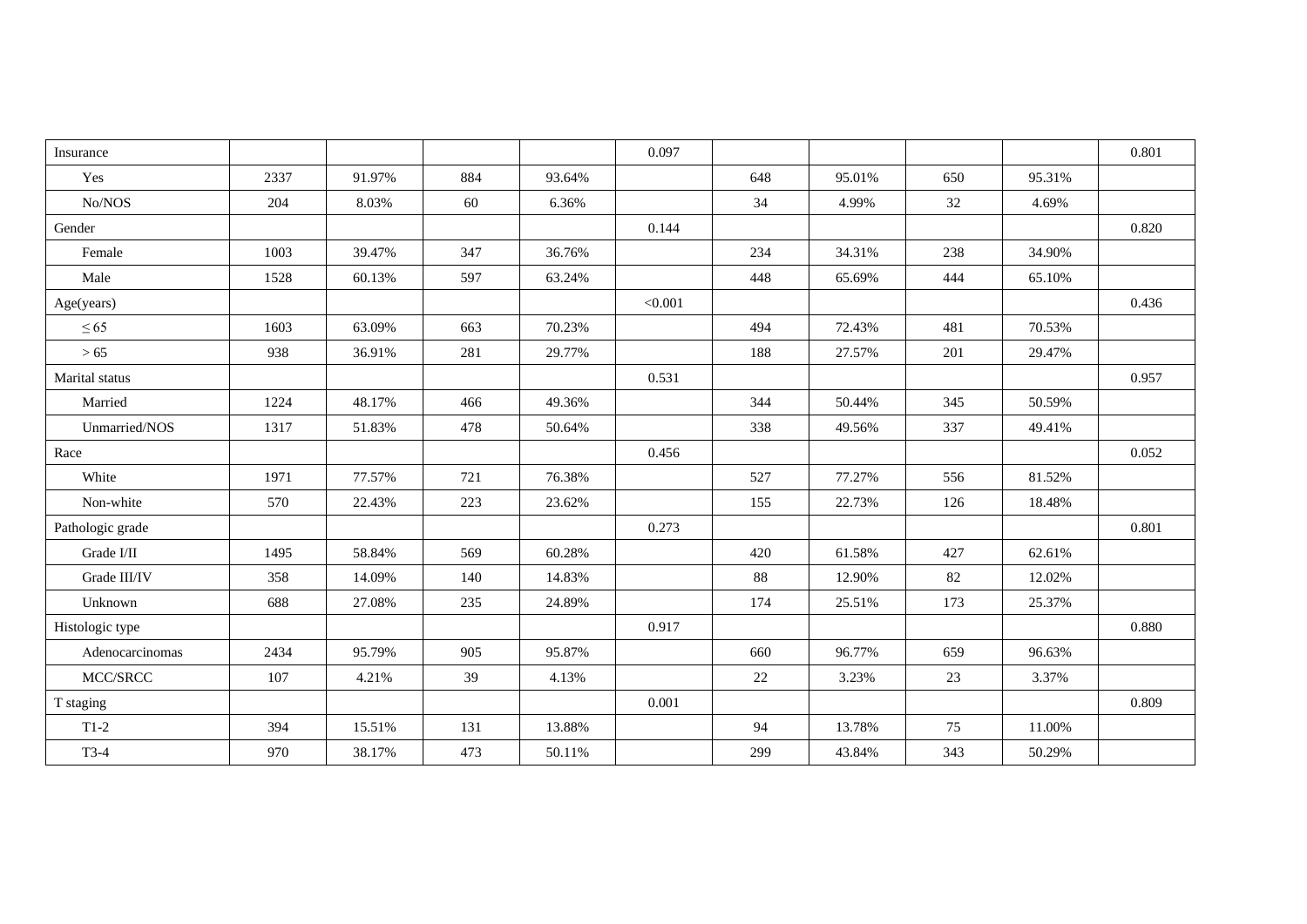| $\mathbf{T}\mathbf{x}$      | 1177                       | 46.32%        | 340         | 36.02%               |                              | 289                      | 42.38%        | 264                  | 38.71%        |            |  |
|-----------------------------|----------------------------|---------------|-------------|----------------------|------------------------------|--------------------------|---------------|----------------------|---------------|------------|--|
| N staging                   |                            |               |             |                      | 0.992                        |                          |               |                      |               | 0.789      |  |
| N <sub>0</sub>              | 891                        | 35.06%        | 286         | 30.30%               |                              | 209                      | 30.65%        | 201                  | 29.47%        |            |  |
| $N_{+}$                     | 1263                       | 49.70%        | 559         | 59.22%               |                              | 400                      | 58.65%        | 410                  | 60.12%        |            |  |
| $N_{X}$                     | 387                        | 15.23%        | 99          | 10.49%               |                              | 73                       | 10.70%        | 71                   | 10.41%        |            |  |
| Surgery                     |                            |               |             |                      | 0.072                        |                          |               |                      |               | 0.723      |  |
| <b>Standard Proctectomy</b> | 421                        | 16.57%        | 123         | 13.03%               |                              | 90                       | 13.20%        | 86                   | 12.61%        |            |  |
| Simplified Proctectomy      | 148                        | 5.82%         | 74          | 7.84%                |                              | 37                       | 5.43%         | 36                   | 5.28%         |            |  |
| Non-proctectomy             | 1972                       | 77.61%        | 747         | 79.13%               |                              | 555                      | 81.38%        | 560                  | 82.11%        |            |  |
| Chemotherapy                |                            |               |             |                      | < 0.001                      |                          |               |                      |               | 0.872      |  |
| Yes                         | 1869                       | 73.55%        | 816         | 86.44%               |                              | 593                      | 86.95%        | 595                  | 87.24%        |            |  |
| No                          | 672                        | 26.45%        | 128         | 13.56%               |                              | 89                       | 13.05%        | 87                   | 12.76%        |            |  |
| <b>CEA</b>                  |                            |               |             |                      | 0.251                        |                          |               |                      |               | 1.000      |  |
| Negative                    | 196                        | 7.71%         | 83          | 8.79%                |                              | 42                       | 6.16%         | 47                   | 6.89%         |            |  |
| Positive                    | 1692                       | 66.59%        | 631         | 66.84%               |                              | 501                      | 73.46%        | 491                  | 71.99%        |            |  |
| <b>NOS</b>                  | 653                        | 25.70%        | 230         | 24.36%               |                              | 139                      | 20.38%        | 144                  | 21.11%        |            |  |
|                             |                            |               |             |                      | M1b without liver metastasis |                          |               |                      |               |            |  |
|                             |                            |               | Before PSM  |                      |                              | After PSM                |               |                      |               |            |  |
| Characteristics             | Non-radiotherapy $(n=754)$ |               |             | Radiotherapy (n=441) |                              | Non-radiotherapy (n=131) |               | Radiotherapy (n=131) |               |            |  |
|                             | $\mathbf N$                | $\frac{0}{0}$ | $\mathbf N$ | $\%$                 | $p$ -value                   | $\mathbf N$              | $\frac{0}{0}$ | N                    | $\frac{0}{0}$ | $p$ -value |  |
| Insurance                   |                            |               |             |                      | 0.943                        |                          |               |                      |               | 0.252      |  |
| Yes                         | 712                        | 94.43%        | 416         | 94.33%               |                              | 129                      | 98.47%        | 126                  | 96.18%        |            |  |
| No/NOS                      | 42                         | 5.57%         | 25          | 5.67%                |                              | 2                        | 1.53%         | 5                    | 3.82%         |            |  |
| Gender                      |                            |               |             |                      | 0.651                        |                          |               |                      |               | 0.536      |  |
| Female                      | 359                        | 47.61%        | 204         | 46.26%               |                              | 61                       | 46.56%        | 56                   | 42.75%        |            |  |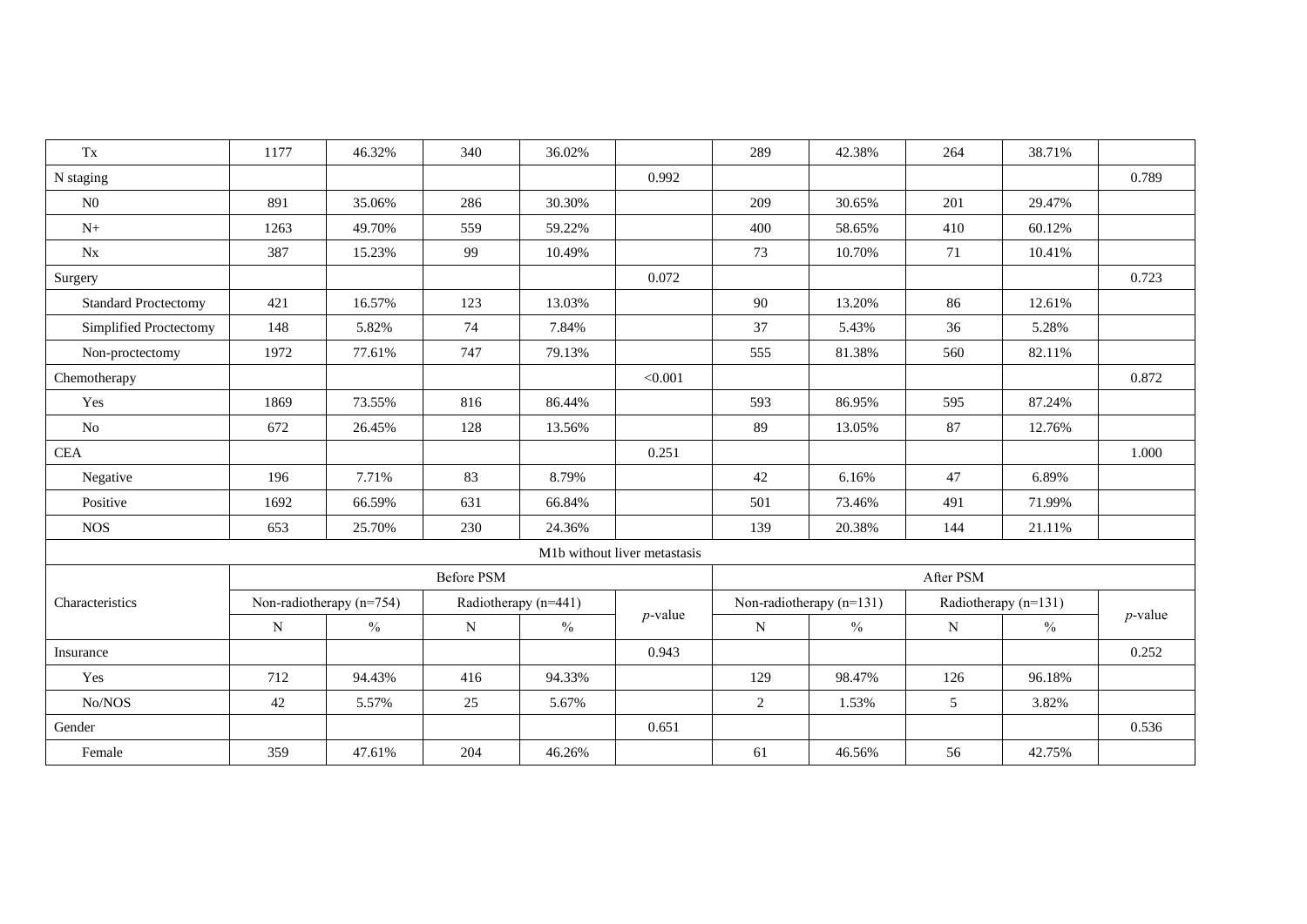| Male             | 395 | 52.39% | 237 | 53.74% |         | 70     | 53.44% | 75  | 57.25% |       |
|------------------|-----|--------|-----|--------|---------|--------|--------|-----|--------|-------|
| Age(years)       |     |        |     |        | < 0.001 |        |        |     |        | 0.416 |
| $\leq 65$        | 437 | 57.96% | 304 | 68.93% |         | 96     | 73.28% | 90  | 68.70% |       |
| >65              | 317 | 42.04% | 137 | 31.07% |         | 35     | 26.72% | 41  | 31.30% |       |
| Marital status   |     |        |     |        | 0.420   |        |        |     |        | 0.324 |
| Married          | 379 | 50.27% | 211 | 47.85% |         | 72     | 54.96% | 64  | 48.85% |       |
| Unmarried/NOS    | 375 | 49.73% | 230 | 52.15% |         | 59     | 45.04% | 67  | 51.15% |       |
| Race             |     |        |     |        | 0.388   |        |        |     |        | 0.618 |
| White            | 584 | 77.45% | 351 | 79.59% |         | 111    | 84.73% | 108 | 82.44% |       |
| Non-white        | 170 | 22.55% | 90  | 20.41% |         | 20     | 15.27% | 23  | 17.56% |       |
| Pathologic grade |     |        |     |        | 0.914   |        |        |     |        | 0.196 |
| Grade I/II       | 363 | 48.14% | 215 | 48.75% |         | 77     | 58.78% | 70  | 53.44% |       |
| Grade III/IV     | 220 | 29.18% | 121 | 27.44% |         | 31     | 23.66% | 28  | 21.37% |       |
| Unknown          | 171 | 22.68% | 105 | 23.81% |         | 23     | 17.56% | 33  | 25.19% |       |
| Histologic type  |     |        |     |        | 0.003   |        |        |     |        | 0.828 |
| Adenocarcinomas  | 603 | 79.97% | 383 | 86.85% |         | 120    | 91.60% | 119 | 90.84% |       |
| MCC/SRCC         | 151 | 20.03% | 58  | 13.15% |         | 11     | 8.40%  | 12  | 9.16%  |       |
| T staging        |     |        |     |        | 0.028   |        |        |     |        | 0.919 |
| $T1-2$           | 80  | 10.61% | 58  | 13.15% |         | 11     | 8.40%  | 11  | 8.40%  |       |
| $T3-4$           | 379 | 50.27% | 237 | 53.74% |         | 75     | 57.25% | 74  | 56.49% |       |
| Tx               | 295 | 39.12% | 146 | 33.11% |         | 45     | 34.35% | 46  | 35.11% |       |
| N staging        |     |        |     |        | 0.680   |        |        |     |        | 0.910 |
| ${\rm N0}$       | 248 | 32.89% | 132 | 29.93% |         | 32     | 24.43% | 32  | 24.43% |       |
| ${\rm N+}$       | 400 | 53.05% | 267 | 60.54% |         | 89     | 67.94% | 88  | 67.18% |       |
| $\rm{Nx}$        | 106 | 14.06% | 42  | 9.52%  |         | $10\,$ | 7.63%  | 11  | 8.40%  |       |